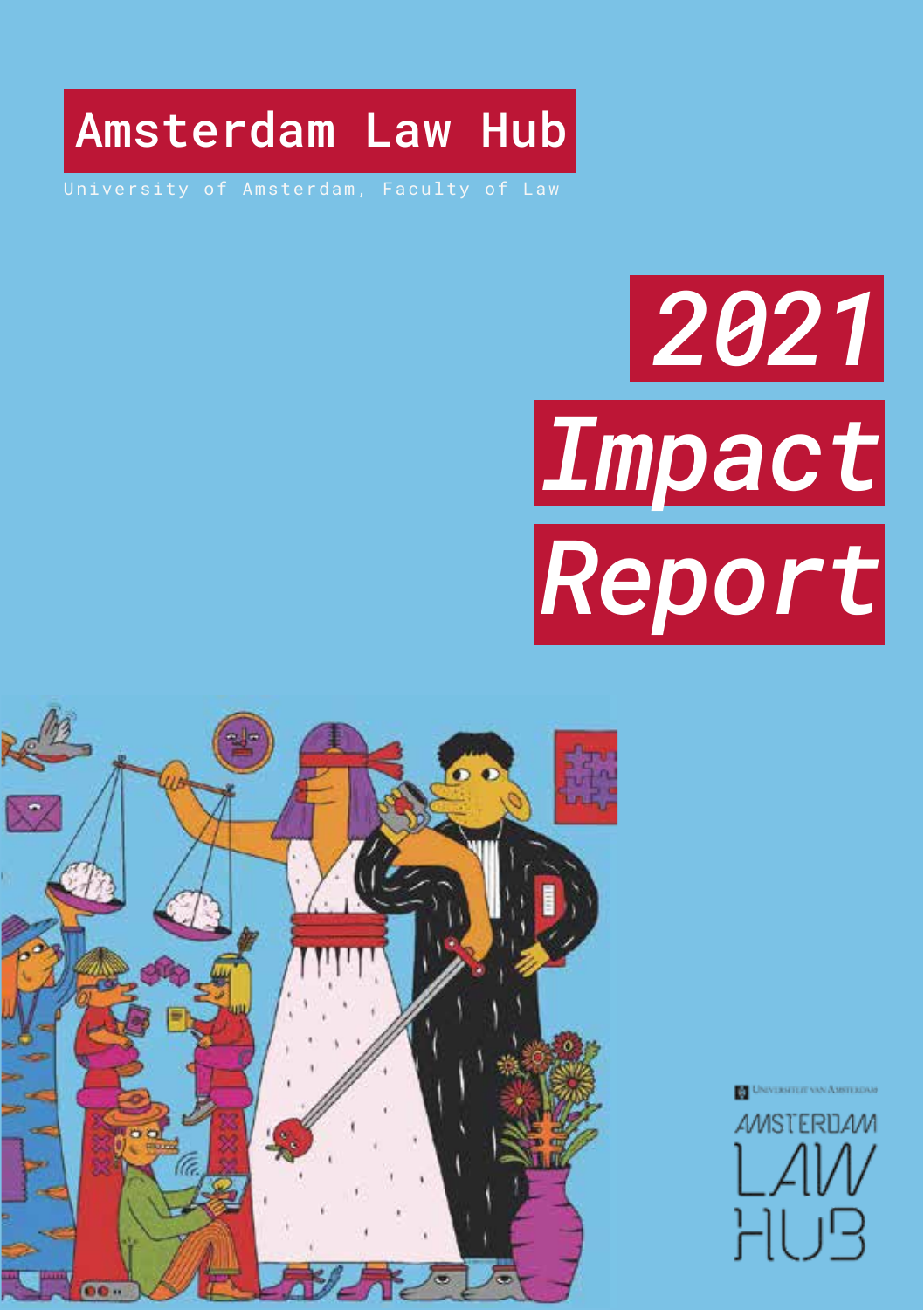**We believe justice can only flourish, when it learns to leave the past behind, and focus on the now.** 

**We believe that law cannot be static. As humans; our society, culture and values change continuously.**

> **We believe in the exchange of ideas. Cross-pollination. Listening to others. Learning from each other. Assessing and adapting. Finding solutions together.**

**for those who want to think holistically**

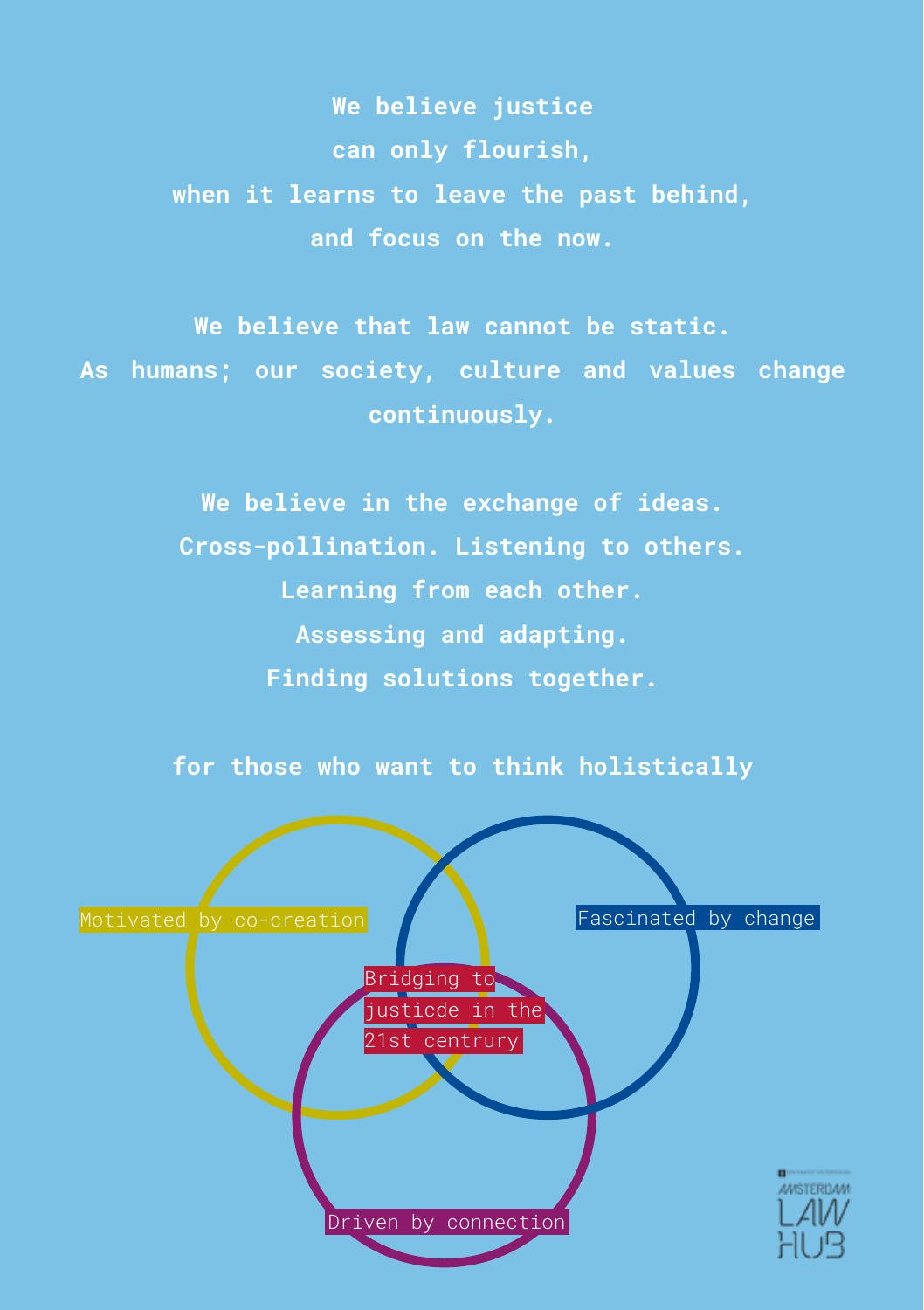# OUTLINE

- **1 Who we are**
- **2 Big Wins in 2021**
- **3 Our activities in 2021**
- **4 Our team and partners**
- **5 Financial Sustainability**

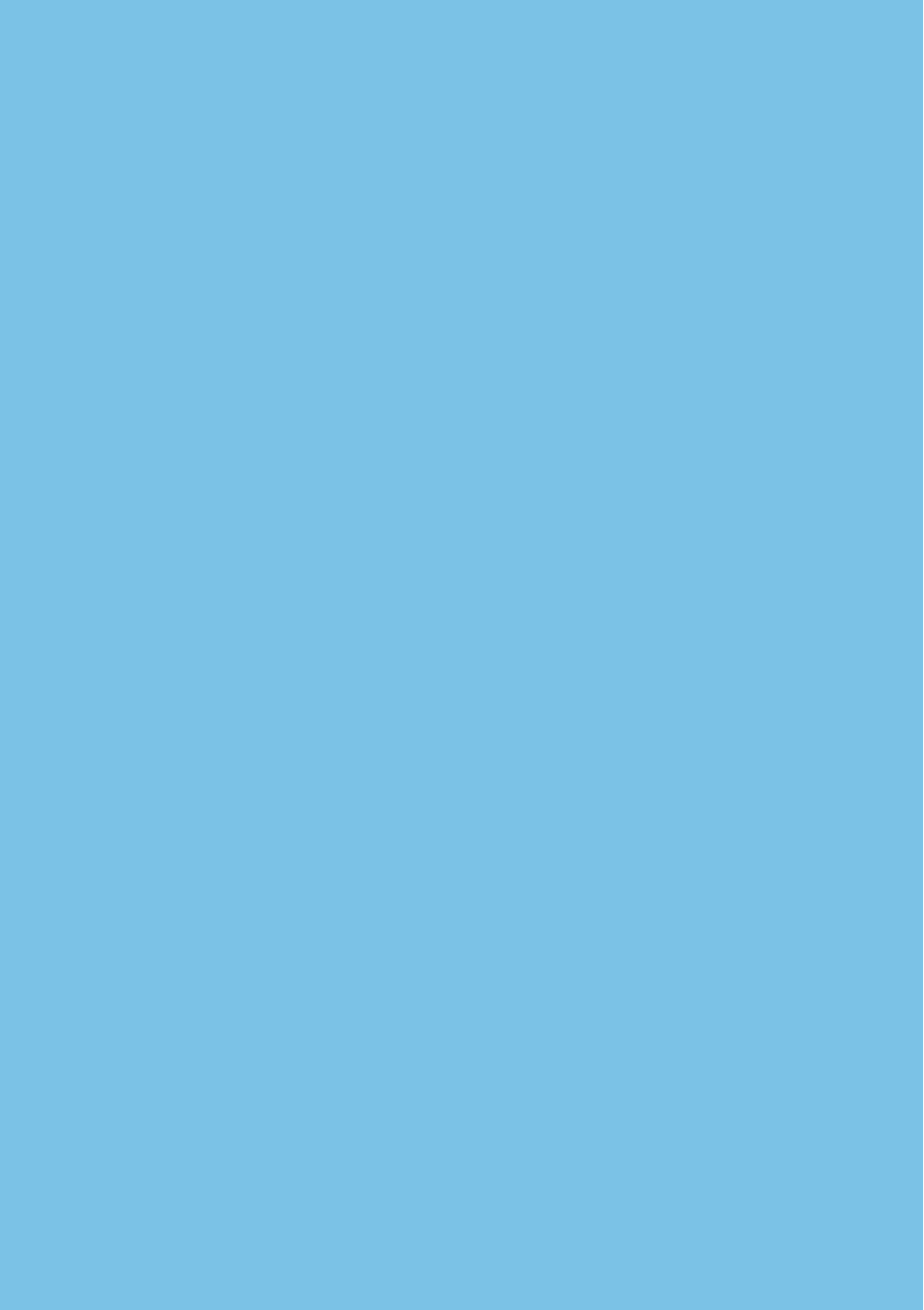The Amsterdam Law Hub is an innovation space for impactful co-creation between the Faculty of Law and society. We are fascinated by change, driven by connection and motivated by co-creation.

The Amsterdam Law Hub was opened in February 2019 as an intrinsic part of the University of Amsterdam (Faculty of Law). We strive to fulfill the Faculty's Strategic Plans with regards to impact. At the end of 2020, the Law Hub launched a new strategy in terms of its focus and activities.

WHO ARE W**E? 1**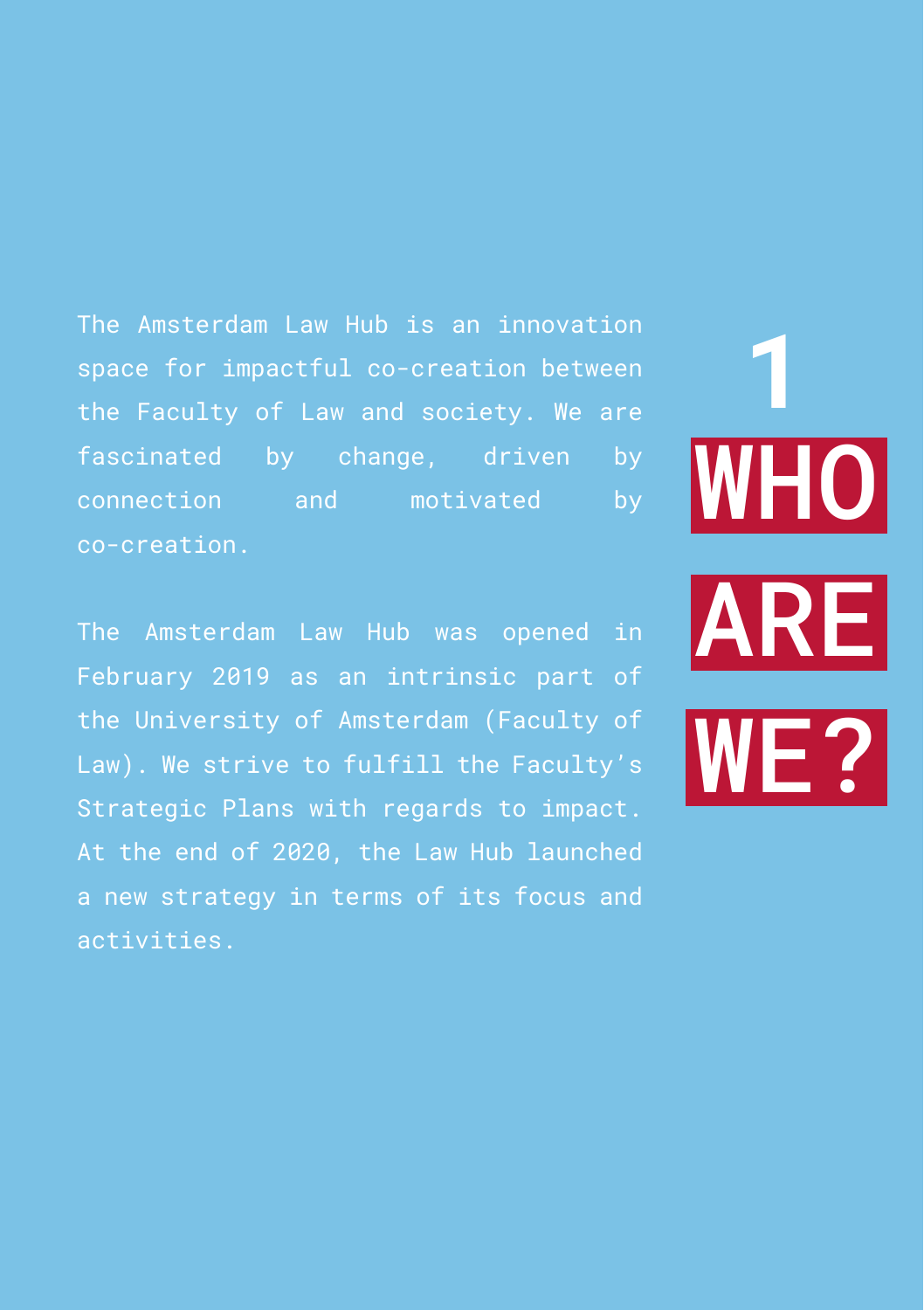We engage a community of a.o. researchers, professors, students, legal designers, start-ups, legal advice clinics, lawyers, governments and NGOs. Aside from housing a physical hub where we host events, workshops, legal clinics, and the offices of legal organisations, we also engage our community through **four critical programmes**:

#### **Impact Research**

Supporting academic talent with making their legal research more impactful in society.

#### **Impact Education**

Developing academic courses to teach innovative legal practices.

#### **Market Impact**

Nourishing start-ups and businesses to solve justice problems.

#### **Public Impact**

Collaborating with NGOs and governments to improve access to justice.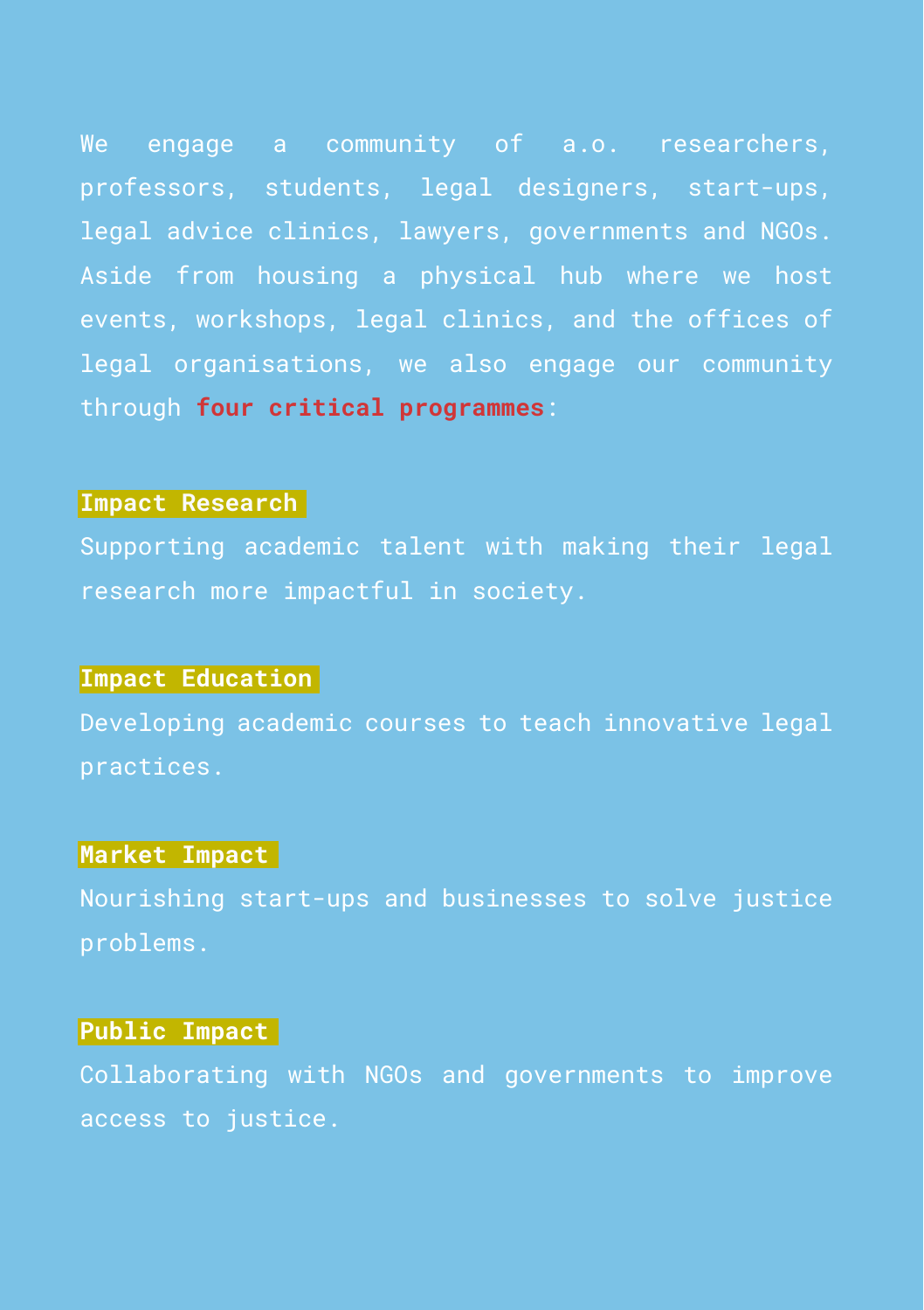# OUR ACTIVITIES IN 2022 **3**

For the Amsterdam Law Hub 2021 was a watershed year, because we were able to launch and roll-out new programmes together with our partners. We are happy to share our main activities of 2021 broken down by the different programmes we run.

**I**

**R**

**e**

**s**

**e**

**a**

**r**

**c**

**h**

**m**

**p a c**

**t**

Supporting researchers was established as one of the key pillars for the Law Hub activities. Initially our ideas centered around 'valorisation' of existing research projects. However, after extensive exploration of the existing support gaps we decided to pivot our focus to practical skills. Following a series of successful workshop pilots and support of VENI applications, the Law Hub is putting together a joint proposal for an FdR Talent Factory in collaboration with ARILS and UvA Grant Support for 2022. This programme will seek to build on the series of workshops and guidance provided to researchers through 2021.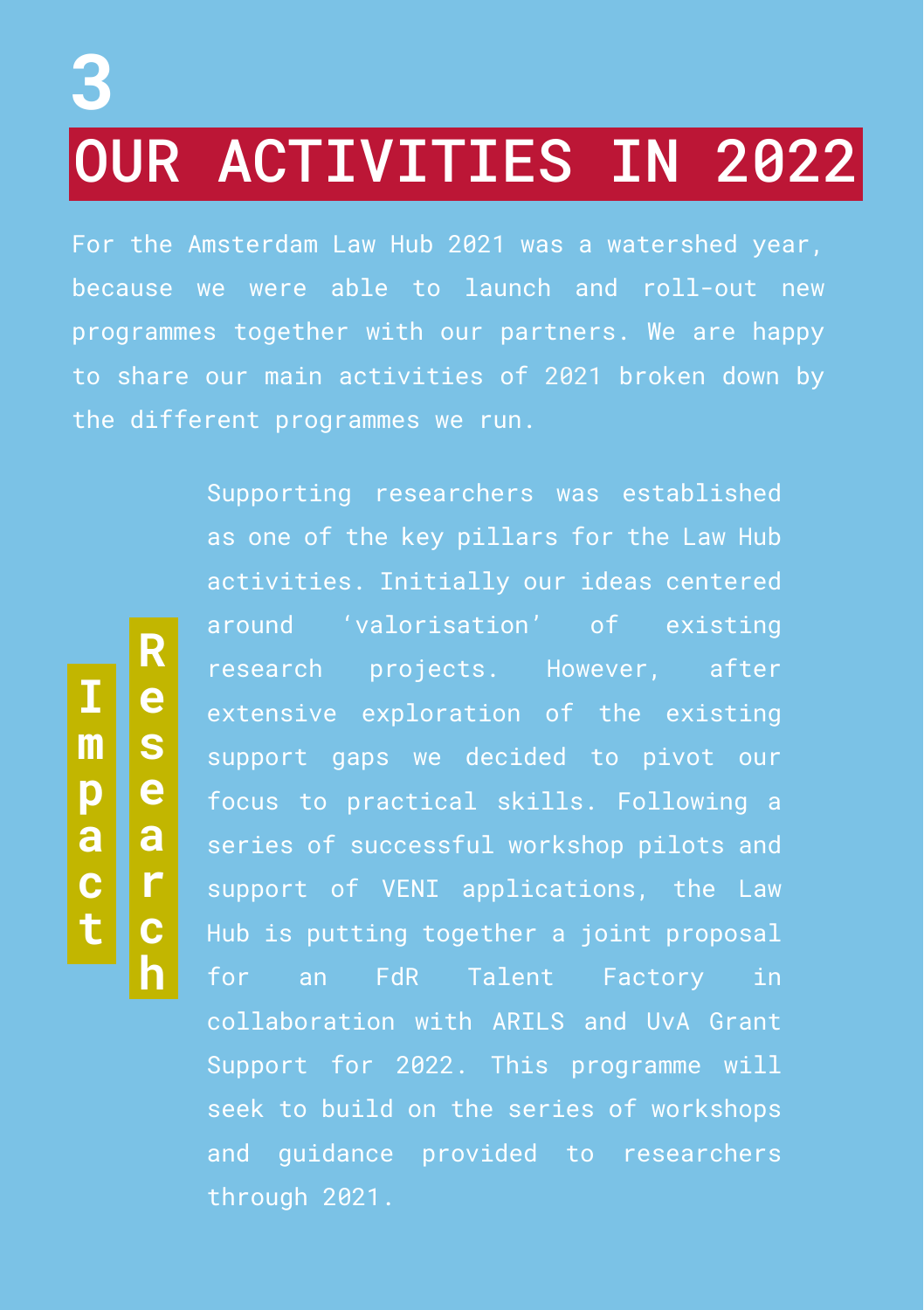Throughout the year we held a number of successful workshops attended by over 50 researchers, ranging from PhD candidates to inter faculty department heads:

- **Pitching to a layman**
- **Pitching for grants**
- **Connecting to media**
- **Project Management** (for the ComCrim research project)
- **Cybersecurity** (for the ComCrim research project)
- **Toogdag thesis presentation** (PIL)

This year also saw us kick off the **3-Minute-Thesis (3MT)**, an international competition organized at over 800 Universities globally aimed at presenting three minute pitches of a PhD thesis through a video. Because the UvA has never participated in this before, the Law Hub took the lead in establishing a pilot phase in the Hub where we produced three pitch videos. In September we convinced FNWI, FGW and FEB, along with IXA, to co-organize a university wide 3MT competition.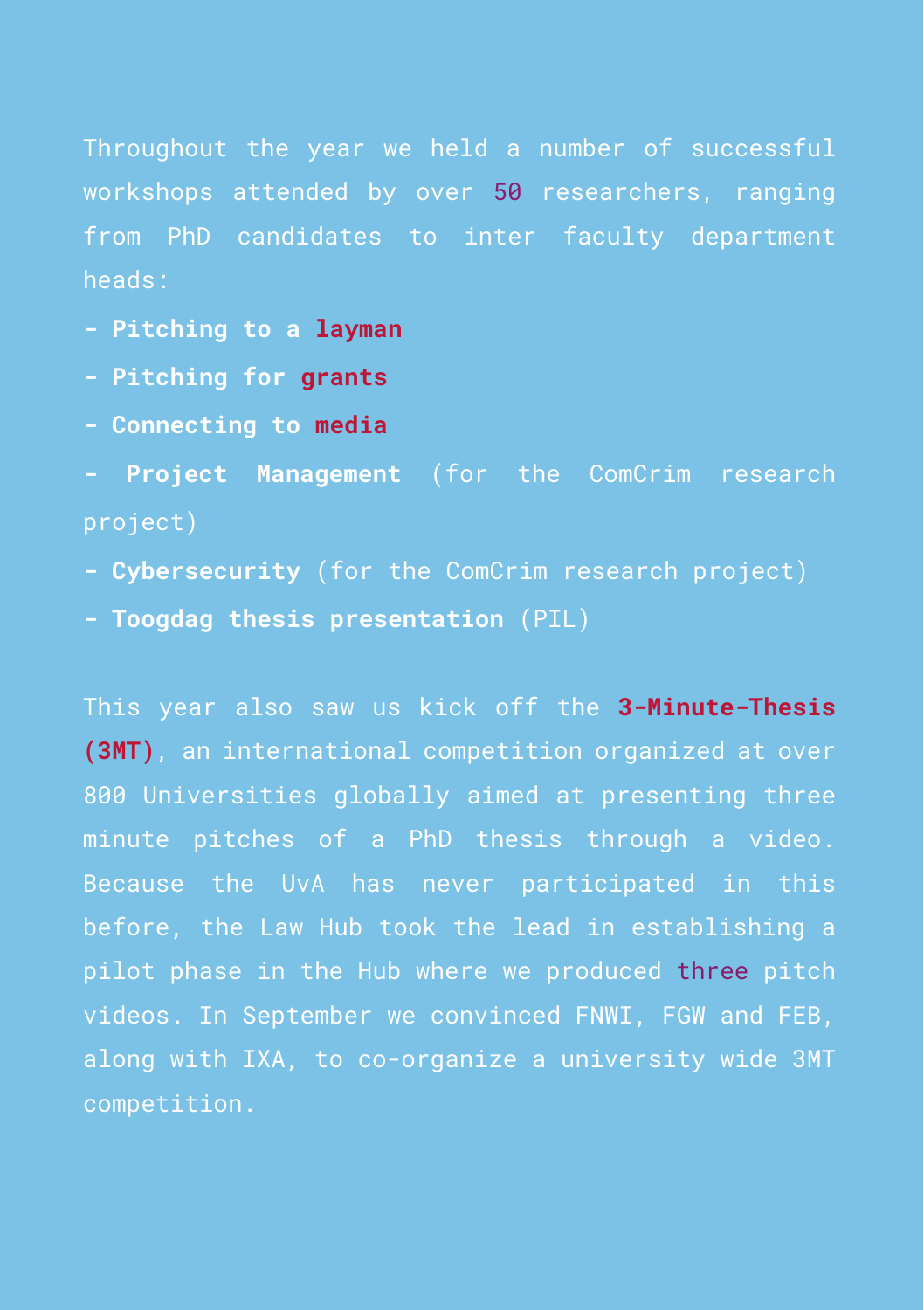We're proud to announce that **Malouke Kuijper**, a law faculty researcher, was awarded one of the top three prizes.



Finally, the Law Hub has supported three VENIs and one VIDI through their application process. We are proud to announce that all four have been invited through to the second round. All four received praise across the board for their Knowledge Utilisation sections, evidence of the success of our support and collaboration with researchers.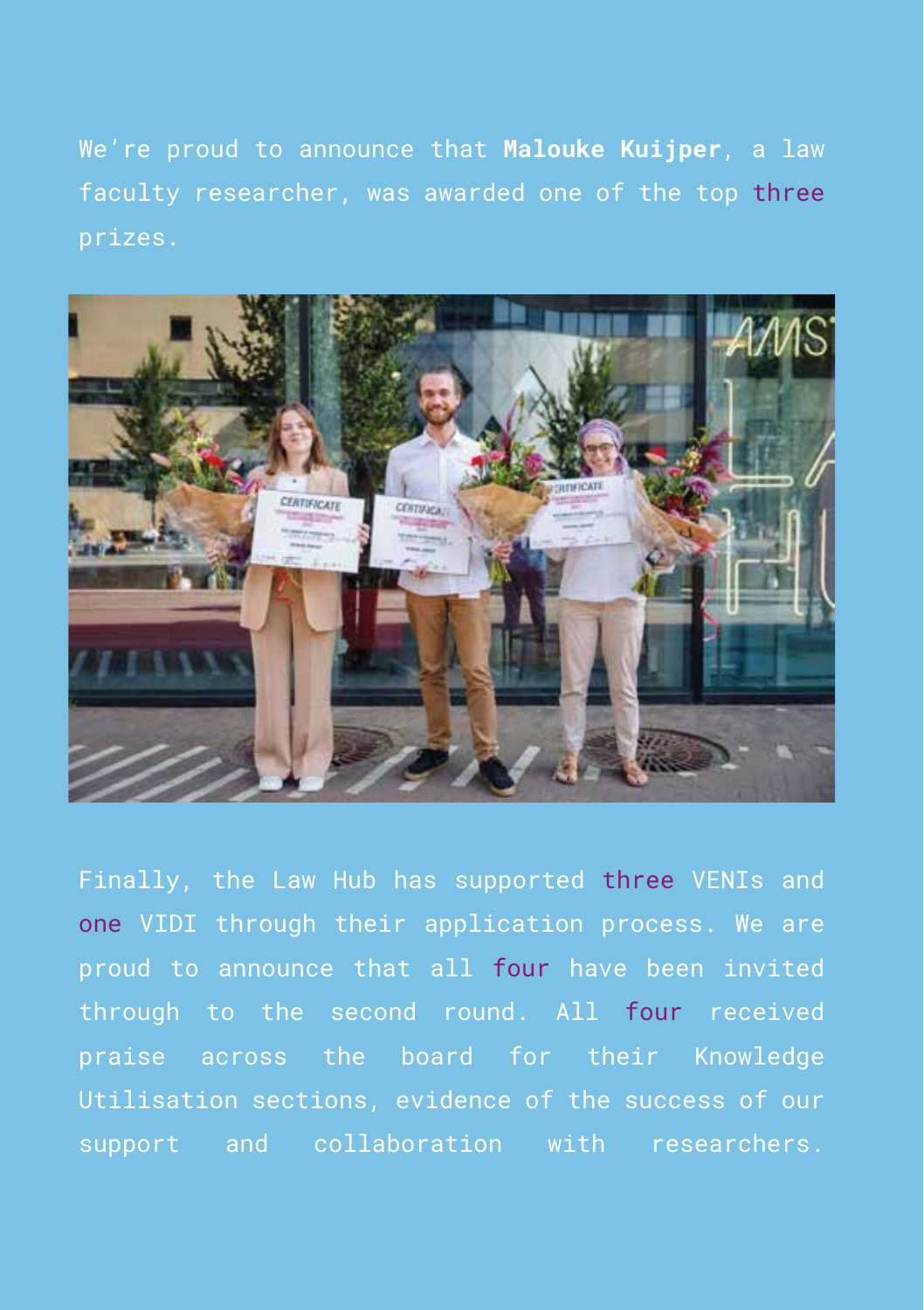### Impact Education

Part of our new strategy was to develop a new elective course for masters students of the Law Faculty focusing on entrepreneurship. The course was designed with the support of the TLC (Madeleine Moret), using a human-centred-design methodology and with a focus on developing innovative solutions to access to justice problems. The **course Justice Entrepreneurship** launched at the end of March 2021. The 8-week course was taken by 14 students from six different Master tracks:

- Privaatrecht (both Commerciële- and
- Privaatrechtelijke Rechtspraktijk)
- Arbeidsrecht
- Information Law (Research Masters)
- Public International Law
- International trade and Investment Law
- Law & Finance.

The course was very well evaluated by the students with an average 8.7. In addition, 89% of the students wanted to continue developing a solution after the course. This shows the course definitely builds the confidence of students to become an entrepreneur.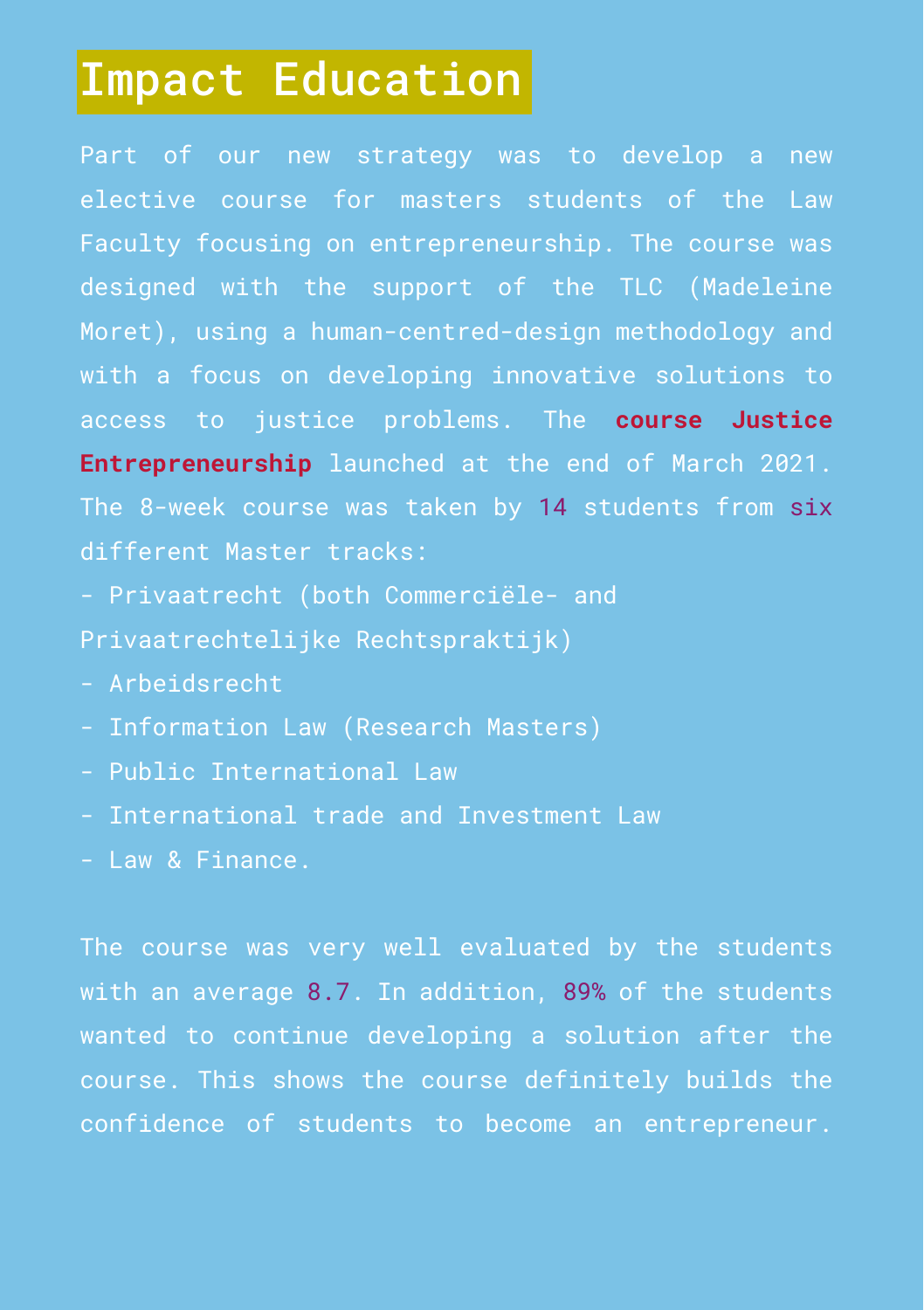The course ended with a hybrid networking- and pitching event for all students and legal tech partners of the Law Hub in June 2021, supported by StartupAmsterdam. Two start-ups from the course are currently part of the Law Hub's Market Impact programme.

65

**It was the nicest course I had during my studies. It is a time-consuming course, but you get so much out of it if you put a lot of work into it. The tools and guidance you get are very good. Of course, a lot is expected of you, but that's necessary in the entrepreneurial field.''** 

#### GOUDEN ZANDLOPER

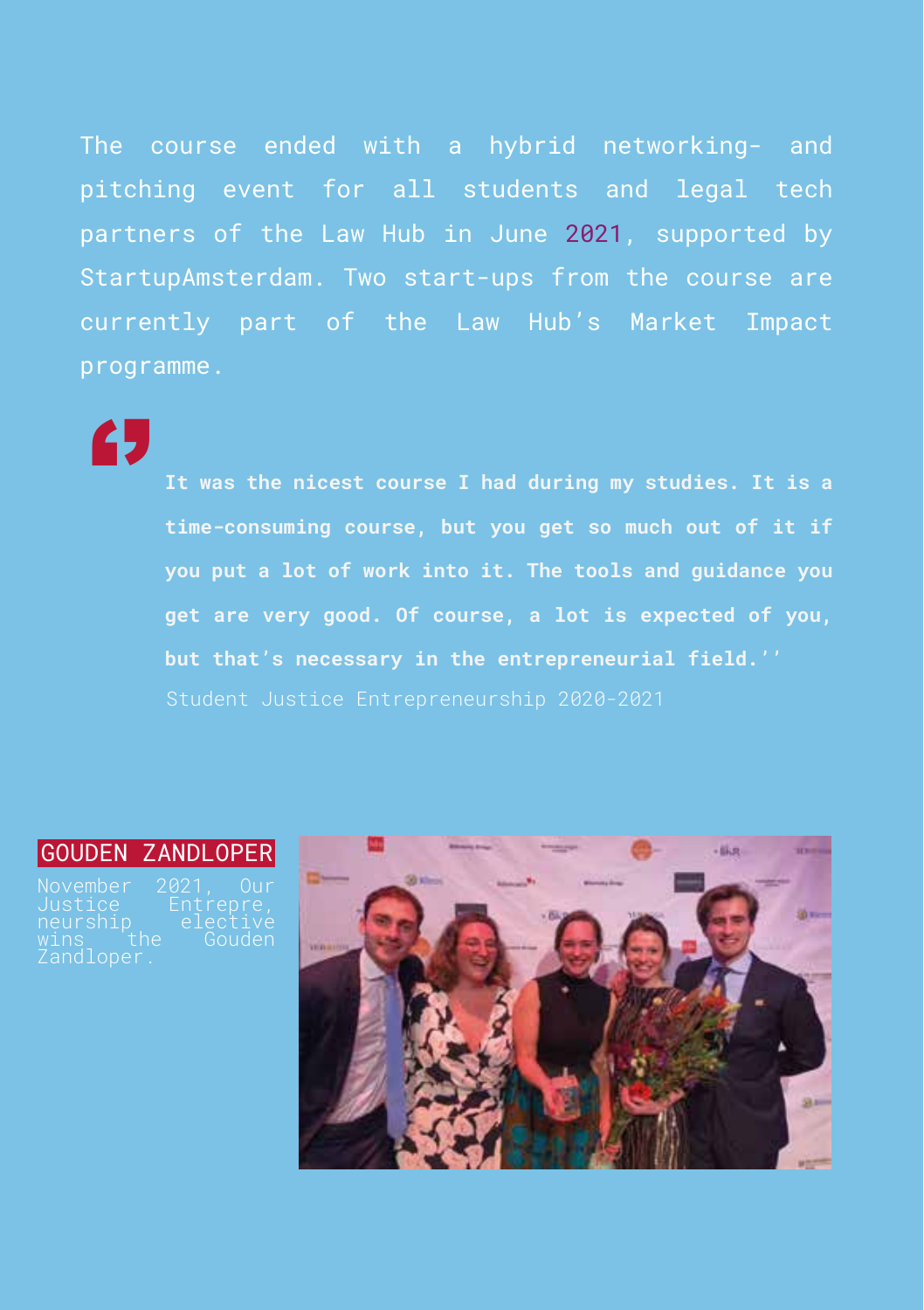In addition to the elective for master students, the Law Hub also set out to design a masterclass for professionals in the legal field. This masterclass would be part of the Executive Education programme of the Faculty of Law. A first concept was focusing on legal and judicial innovation, with speakers from IvIR and ArbeidsmarktResearch. However, this concept was reviewed critically, paused during the EE Sprint, and later rejected, on the basis of its user group. We did not receive enough interest from (Dutch) lawyers or judges in our network because the masterclass would be too generic and not tied to practice enough.

Based on conversations with members of the EE Sprint group, led by Murielle Poels, a new concept was developed focusing on the (Dutch) niche of Bestuursrecht & Technologie. The masterclass would be building on the lessons learned from the Toeslagenaffaire. This concept is currently being discussed with the sectie Bestuursrecht en in collaboration with the Amsterdam Centre on the Legal Professions and Access to Justice.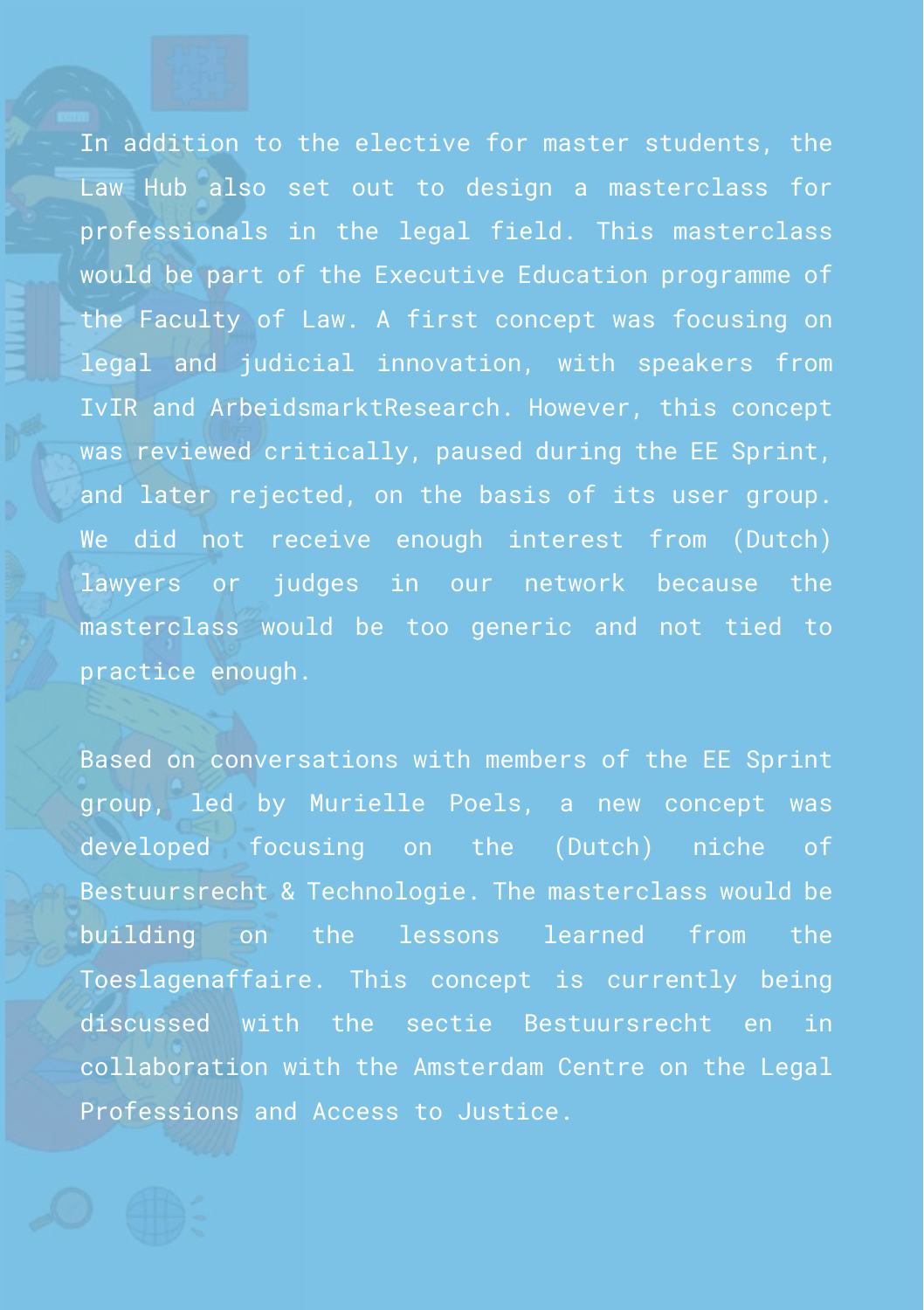The Law Hub in collaboration with the Amsterdam Law Practice designed an elective specifically designed for students working in the Free Legal Advice Centres. In April 2022 it will be the first time students can enroll the course titled **Clinic Rechtshulpverlening** and earn six credits upon successful completion.

#### OVERVIEW AMSTERDAM

LAW HUB

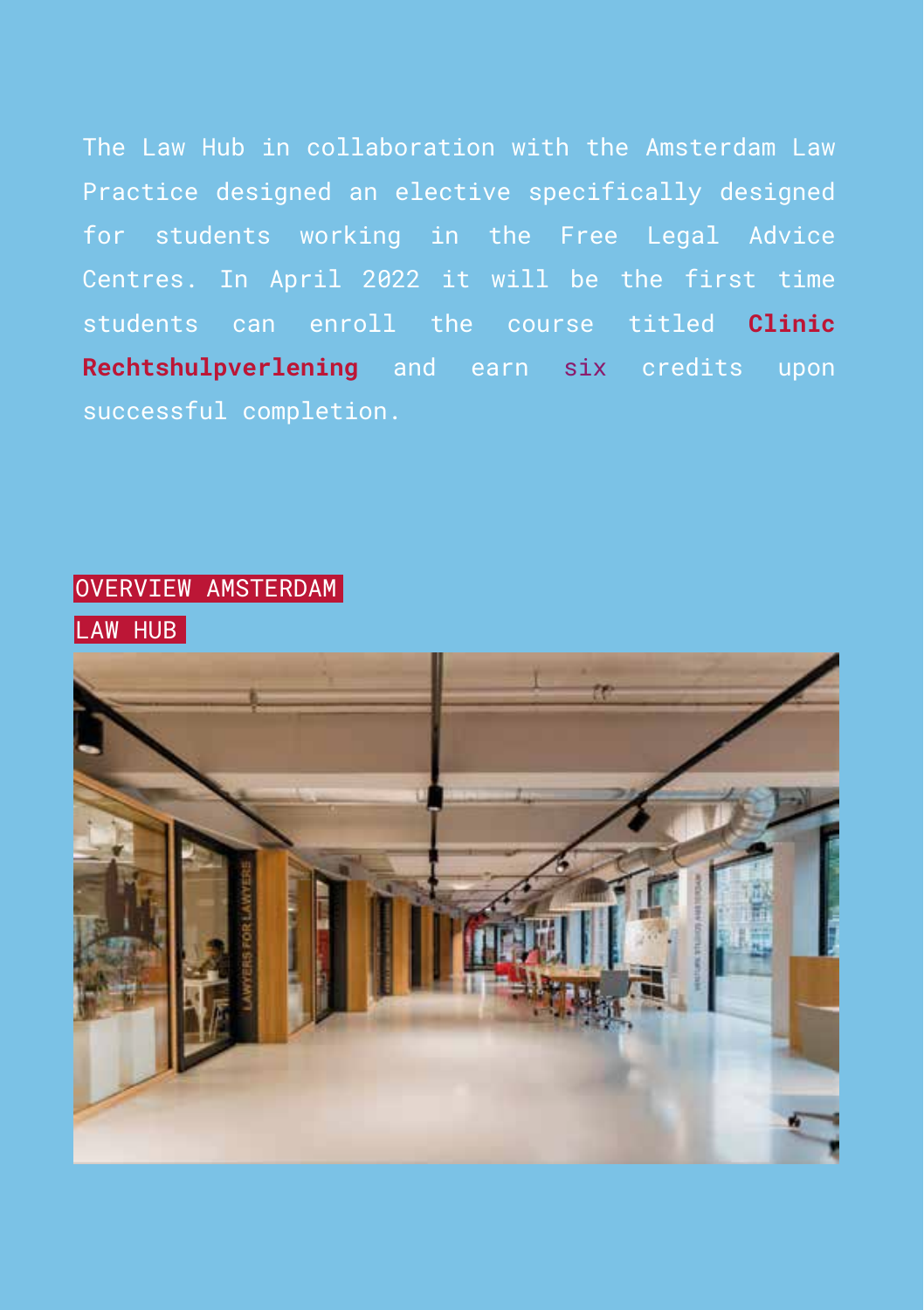### Market Impact

The beginning of 2021 saw us finalise our Market Launch and Start-up fund framework. We work with start-ups on a module basis, covering everything from product-market fit to the development of a minimum viable product. We meet with founders every two weeks, establishing objectives and key results and keeping track on progress. We are currently working with four start-ups and are supporting a number of other pro-bono initiatives.

**o u r s t a r t u p s** **Legal Crowd**; Founded by Gabriel Poltorak and Joost Jansen (students) Legal Crowd is a crowdfunding initiative for important legal cases. Joost and Gabriel began their business together during Justice Entrepreneurship and went on to win the Legal Start-up Event, and were nominated for most innovative students in the Netherlands. Their first case will go live on the platform in December 2021.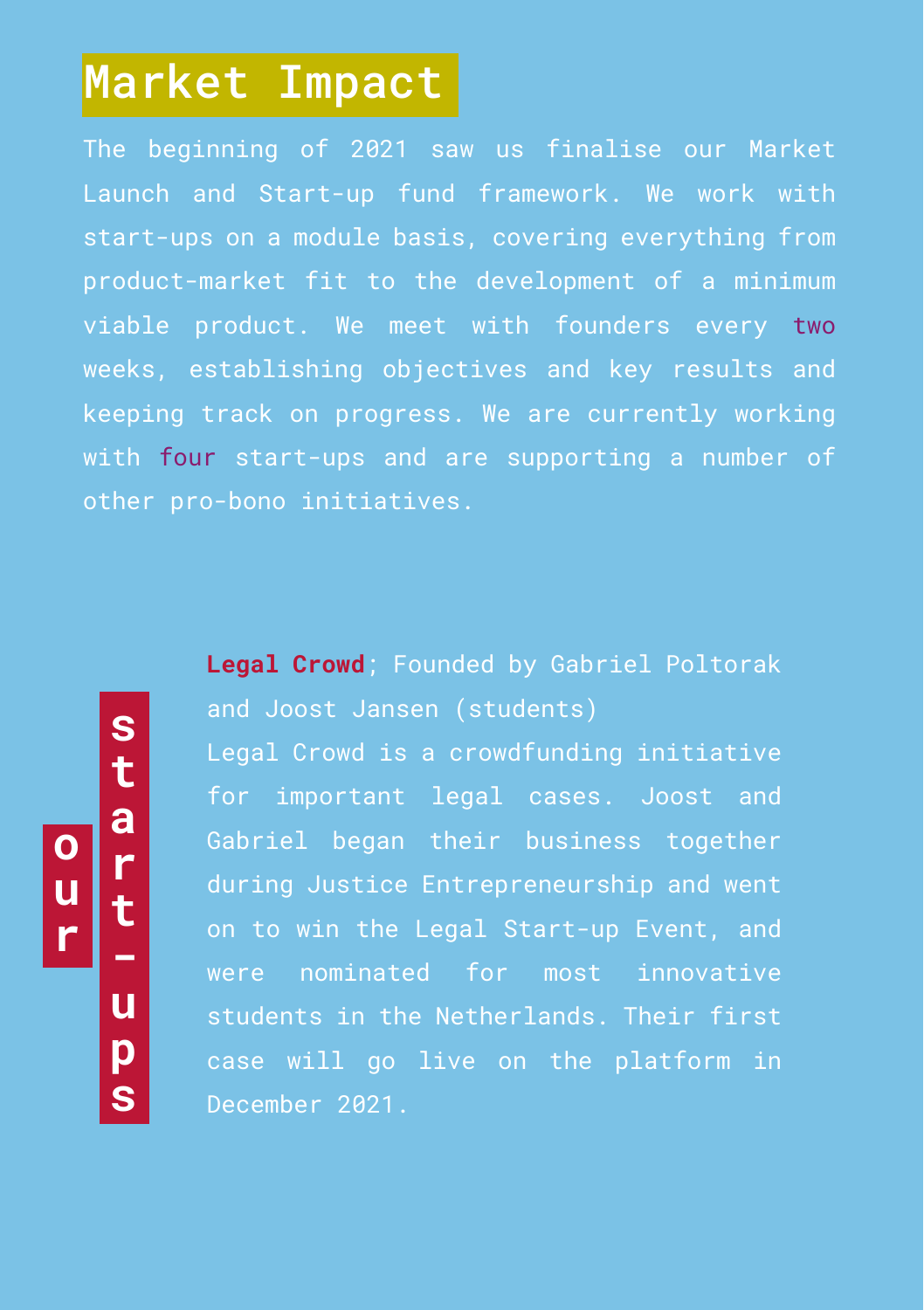#### **Damsco**; **Founded by Olele Akhile and Daniel Ten Tusscher (students)**

Currently in development, Damsco is a legal advocacy and contracting service designed to support creatives. The goal is to provide understandable contracts at a low price-point to support the underserved community of freelancers. They are currently completing their user research phase and are happy to talk to any creatives who wish to take part in their pilot.

#### **Eternal Contract; Founded by Jan Swoboda (student)**

An NFT powered tool to save documents eternally in a blockchain. Currently in the market testing phase, this tool is designed to reduce the fall-out post data hack by retaining full access to documents.

#### **pAItent**; **Founded by May Lee (student)**

pAItent is an AI powered tool designed to support IP lawyers in identifying 'inventive step'. The platform will be able to identify prior art and assess its relative closeness to the existing application through clustering. May Lee is currently developing the MVP and has just found a co-founder.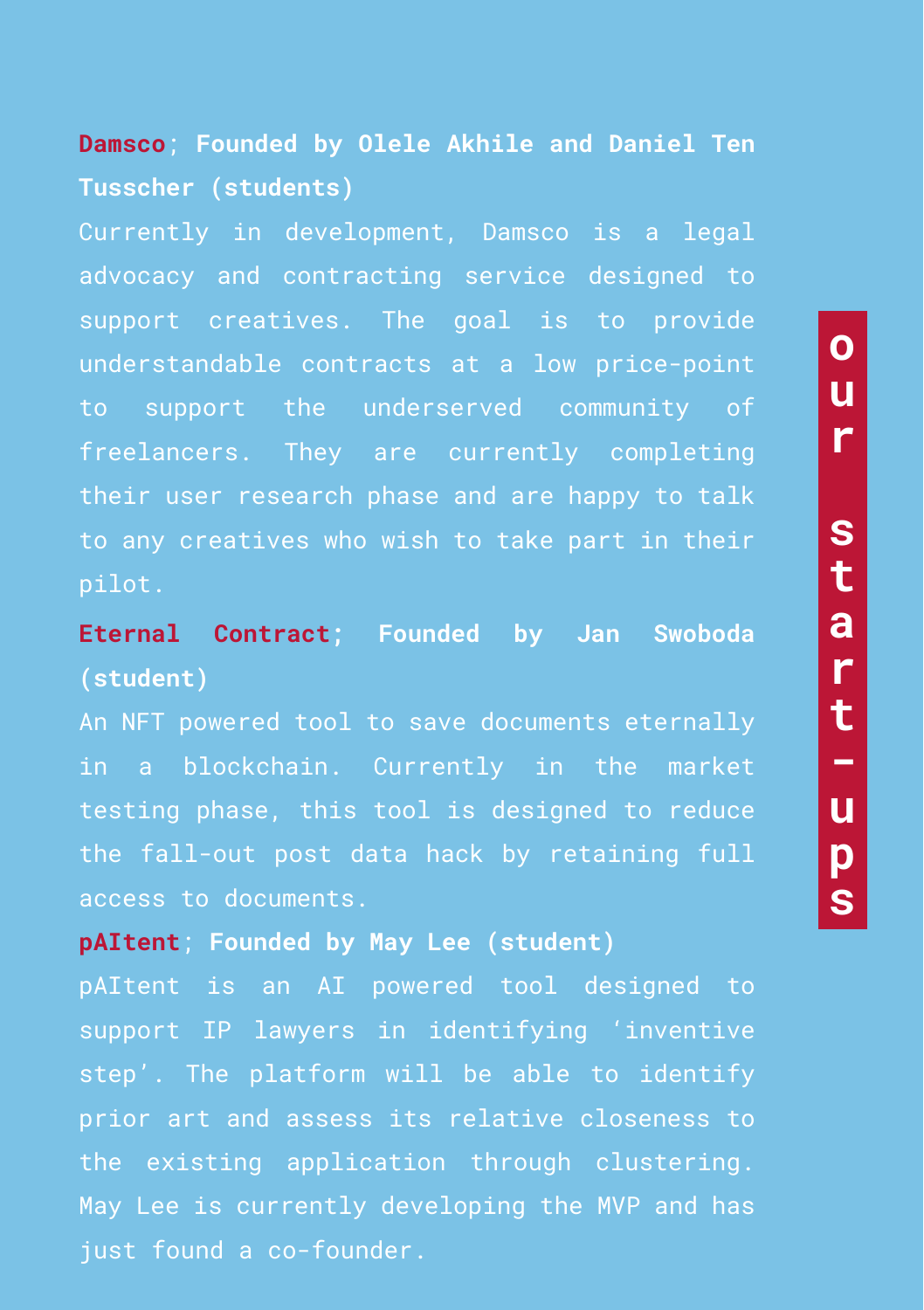In order to support our start-ups we launched our **start-up fund** in 2021. This is a convertible grant of 2500 EUR to start-ups who make a successful application following an interview by our jury. Jury members this year selected both Damsco and Legal Crowd from a pool of five start-ups for investment.

Alongside the incubator, the Law Hub launched a new initiative to support innovation in the City of Amsterdam. We have collaborated with Pro Bono Connect, 16 of the Netherlands' largest law firms and Uber to launch the **Startup & Stichting clinics**. They take the form of a series of themed free legal advice clinics for start-ups and NGOs. The kick off event was held on a boat (named the **Incuboater**) and was a heartfelt success. Twenty different startups joined us for the day, with missions as broad as combating climate change, developing student-led radio initiatives and supporting refugees through employment and art schemes.

#### **INCUBOATER**

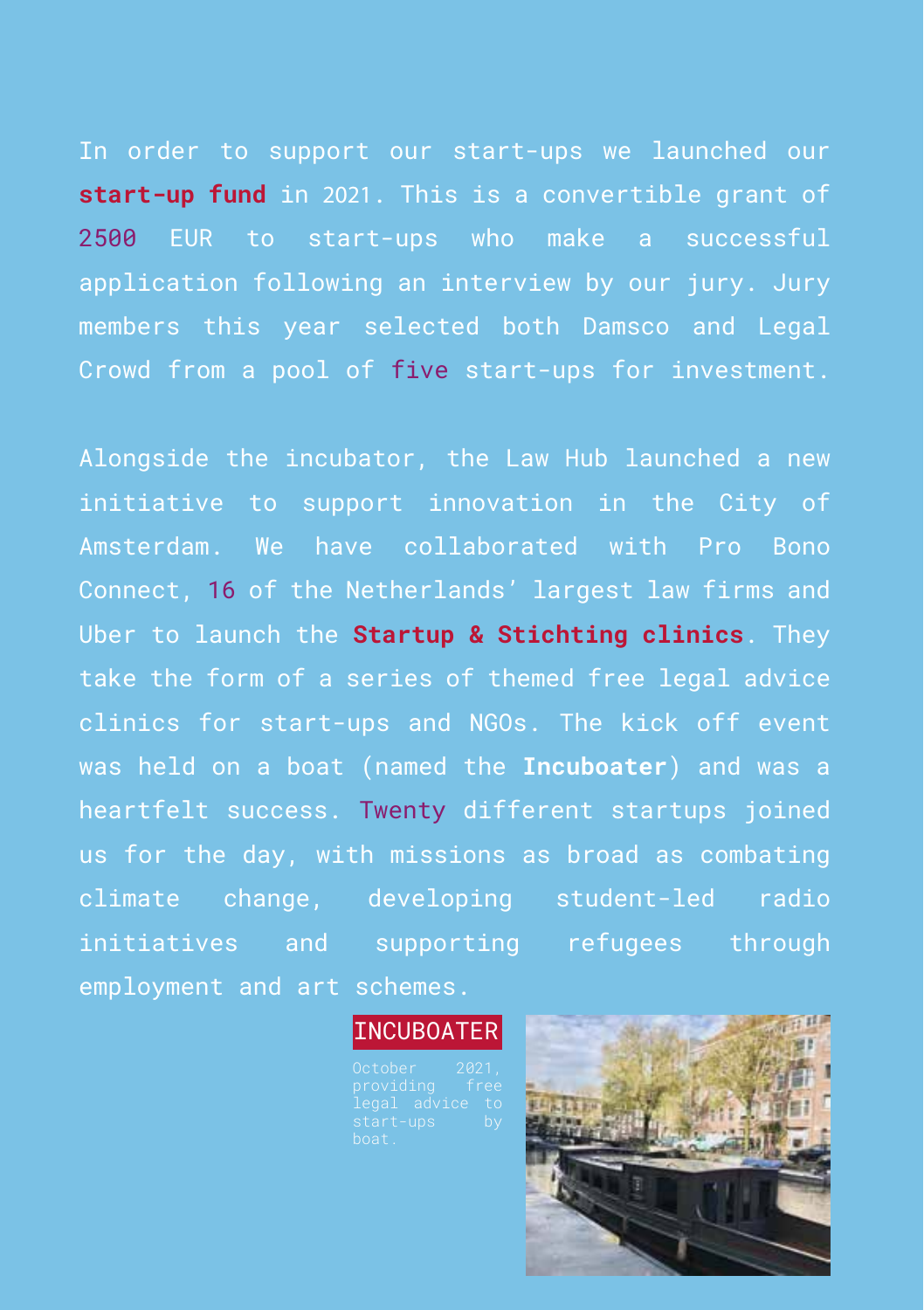### Public Impact

As part of our public impact programme the Law Hub collaborates with various partners and our students and colleagues to provide justice solutions.

#### **Het Probleem van de Volle Boodschappentas**

In 2021 we launched a new project in collaboration with the *Dutch Legal Aid Council* (de Raad voor de Rechtsbijstand). In this project, called 'Het Probleem van de Volle Boodschappentas', we develop a digital solution for (informal) legal aid providers based on sound research, following the design thinking process. As part of the project we collected data in the form of in-depth interviews and surveys among free legal advice clinics, legal aid lawyers and local legal aid stakeholders. This is a Dutch project and the project is executed in partnership with emeritus professor Mies Westerveld, professor Diana de Wolff, associate professor Iris van Domselaar and Dr. Nienke Doornbos, as well as our partners from ArbeidsmarktResearch, Patroon Legal Design and Wetzoek. The project will run until the end of 2022.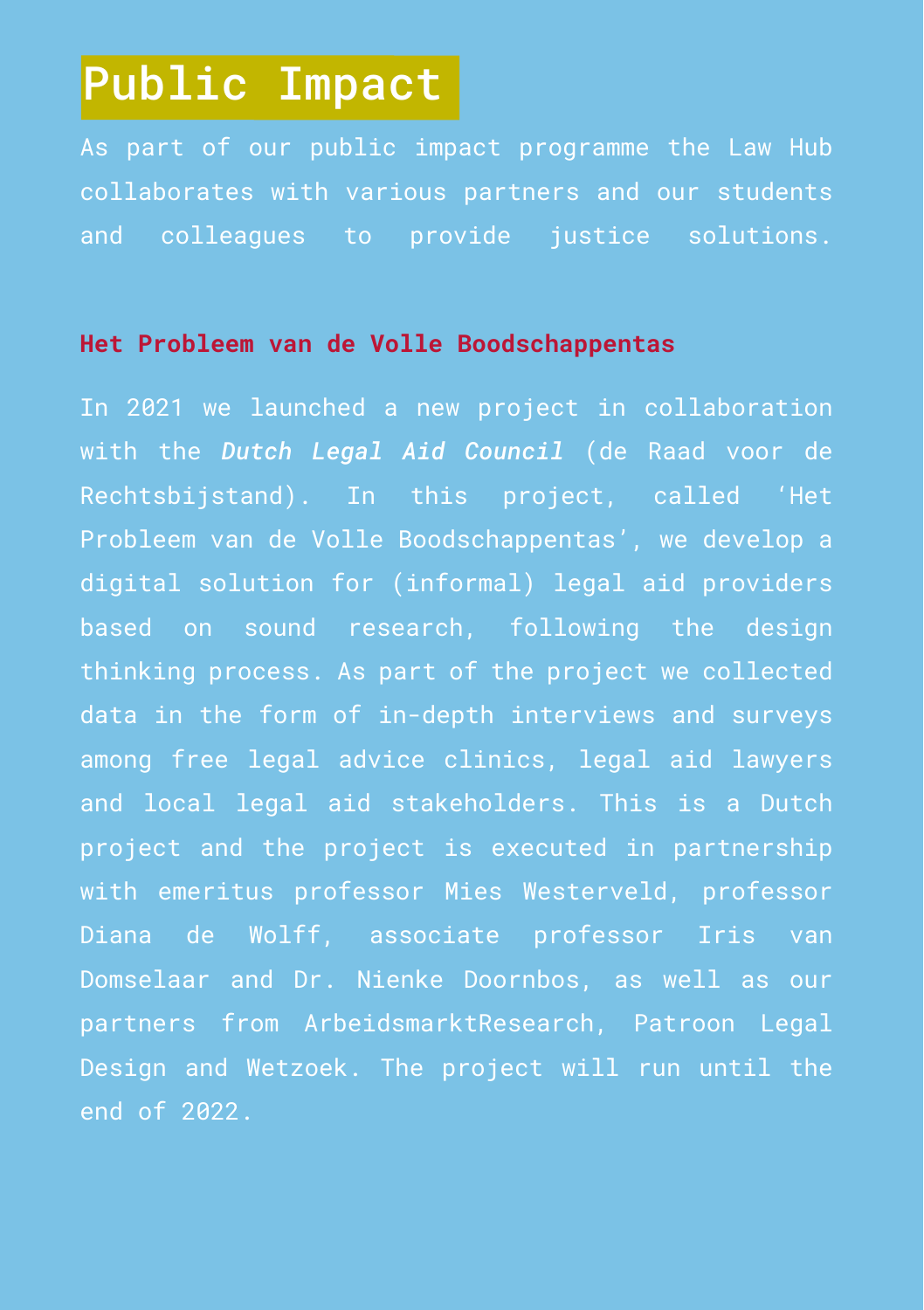**Vrouwenrechtswinkel** *Free Legal Advice Clinic for Women*



In September 2021 the Amsterdam Law Hub opened - in collaboration with Bureau Clara Wichmann - the capital's first free legal advice clinic for women. The Vrouwenrechtswinkel offers free legal clinic services for women for any legal issue. A team of legal advisers - law students of the University of Amsterdam and Free University Amsterdam - examine the legal issues the clients put forward. The consultations are supervised by a -paid- inhouse lawyer who safeguards the students' work. An extensive network of advocates can be involved by the students, for both legal advice as well as a legal presentative. The consultation rooms are based in a community centre and are freely accessible with or without appointment. Advisers address clients in many different languages and further a gender sensitive and inclusive work culture. As such, the Vrouwenrechtswinkel provides a safe space for women to talk about their situation and receive expert legal advice to enable them to get justice.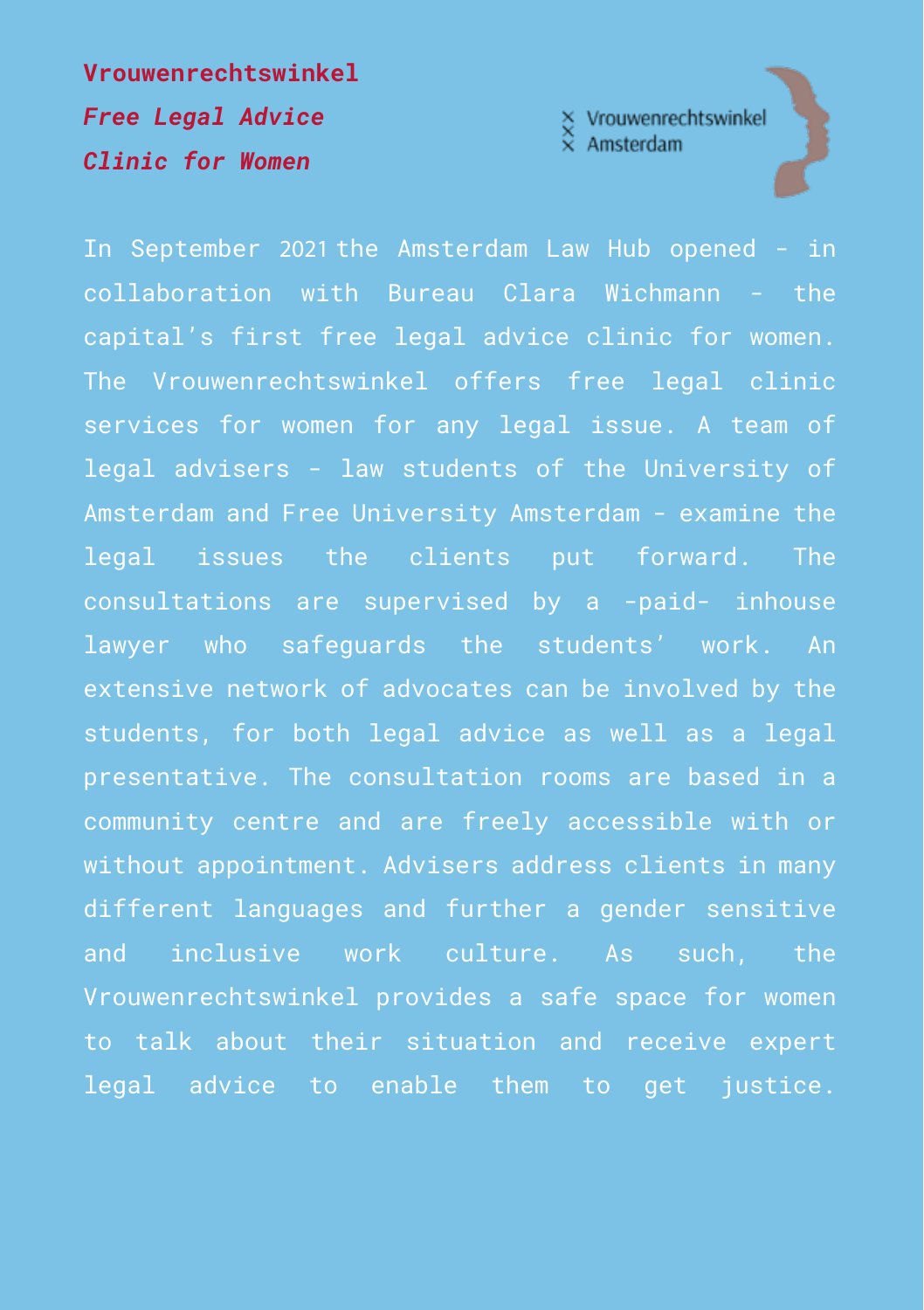#### **Professionalizing our Rechtswinkels (Legal Clinics)**

In 2021 we made an effort to professionalize our in-house free legal advice clinics which are run by students. These existing clinics include the Wetswinkel, Rechtswinkel Bijlmermeer, Strafrechtswinkel, Belastingrechtswinkel and the Juridisch Spreekuur Gedetineerden. We made sure these clinics are better organized and coordinated among each other. But more importantly, we developed a set of trainings and learning modules for students to pick up on their legal advice skills in a newly designed course called **Clinic Rechtshulp**. In addition, a start was made for an 'association of legal clinics' (vereniging rechtswinkels) in the region of Amsterdam, to combine forces in accessing funding, better training opportunities, exchange of best practices and data, and new technologies that may assist the work of the legal clinics.

LEGAL ADVICE

#### **INICS**

inics located in the Law Hub offer legal support to those

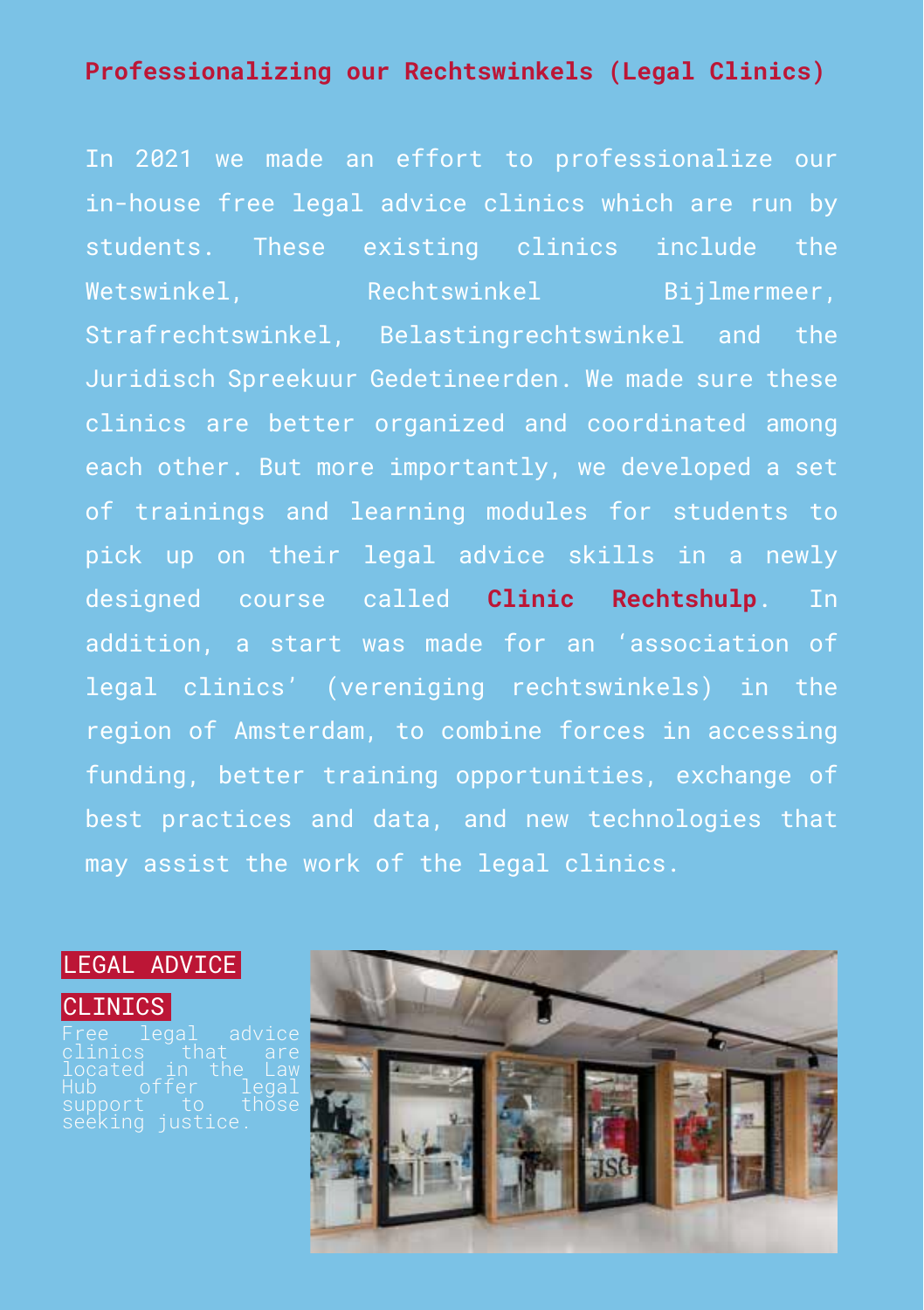# Community Building

The Amsterdam Law Hub is not just a set of programmes, we are also a community of legal innovators, academia, technologists, artists and start-ups. In our space, we organize events, share insights through our podcasts and social media channels, and organize art exhibits.

In 2021, we organized the following events:

- **co-workers meetings** ('huurdersborrels')
- **Open House**
- a **Legal Start-up Event**
- the **Incuboater**
- the **3-Minute-Thesis competition**
- brainstormessions on legal aid
- collaboration with Unicef students & Lawyers for Lawyers on Uganda





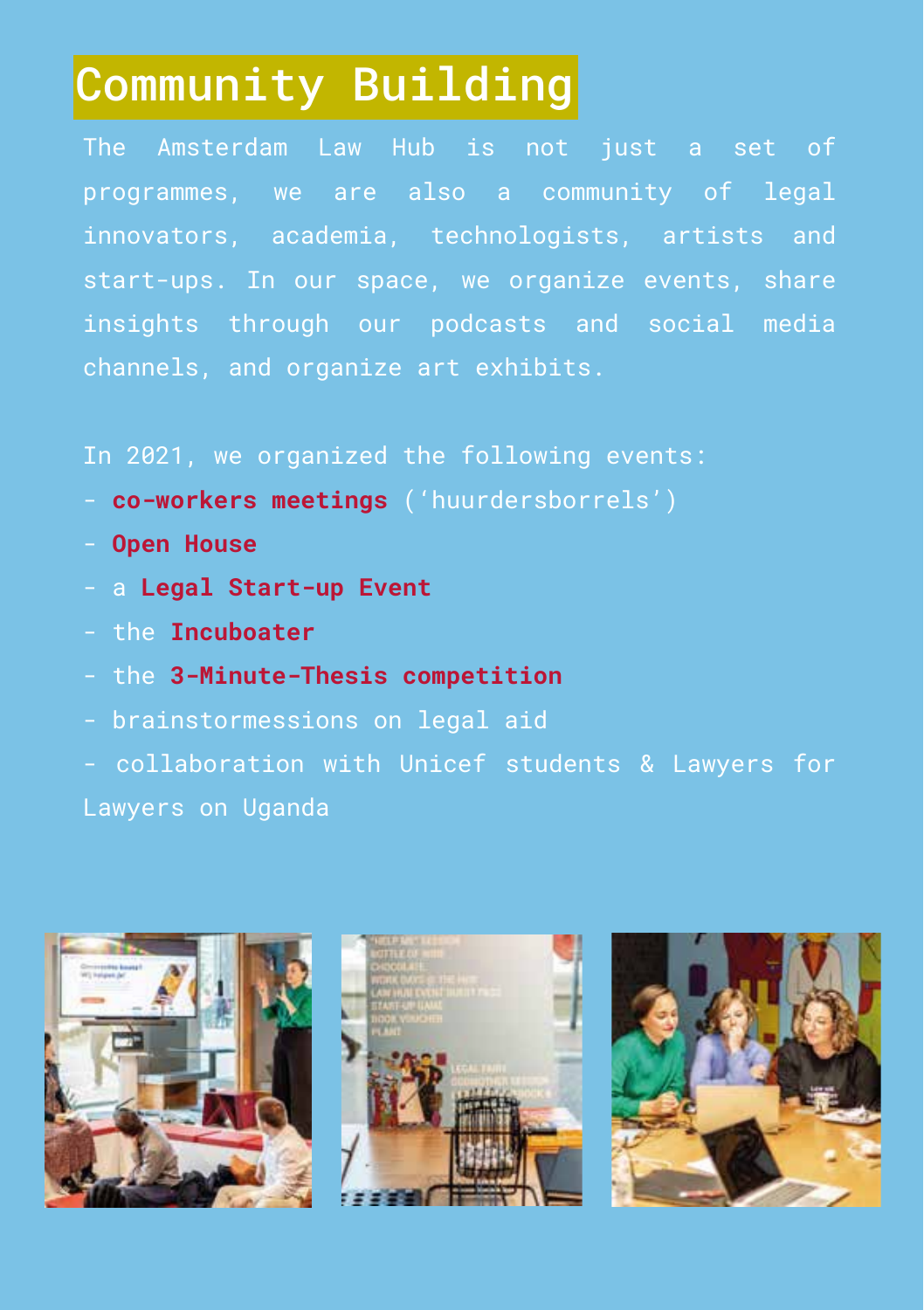In addition, we published six podcast episodes, of which three on **womens rights** and three on the childcare benefit scandal (**Toeslagenaffaire**) in the Netherlands. We launched a new art work in our meeting room by **Sasa Ostaja**, and we hosted two **exhibits** called 'African and Proud' and '30 pesos'. Last but not least, we started our own LinkedIn channel, our own YouTube channel and launched a whole new branding and communications strategy for the Amsterdam Law Hub.



#### 30 PESOS

#### AFRICAN AND PROUD

Uganda.

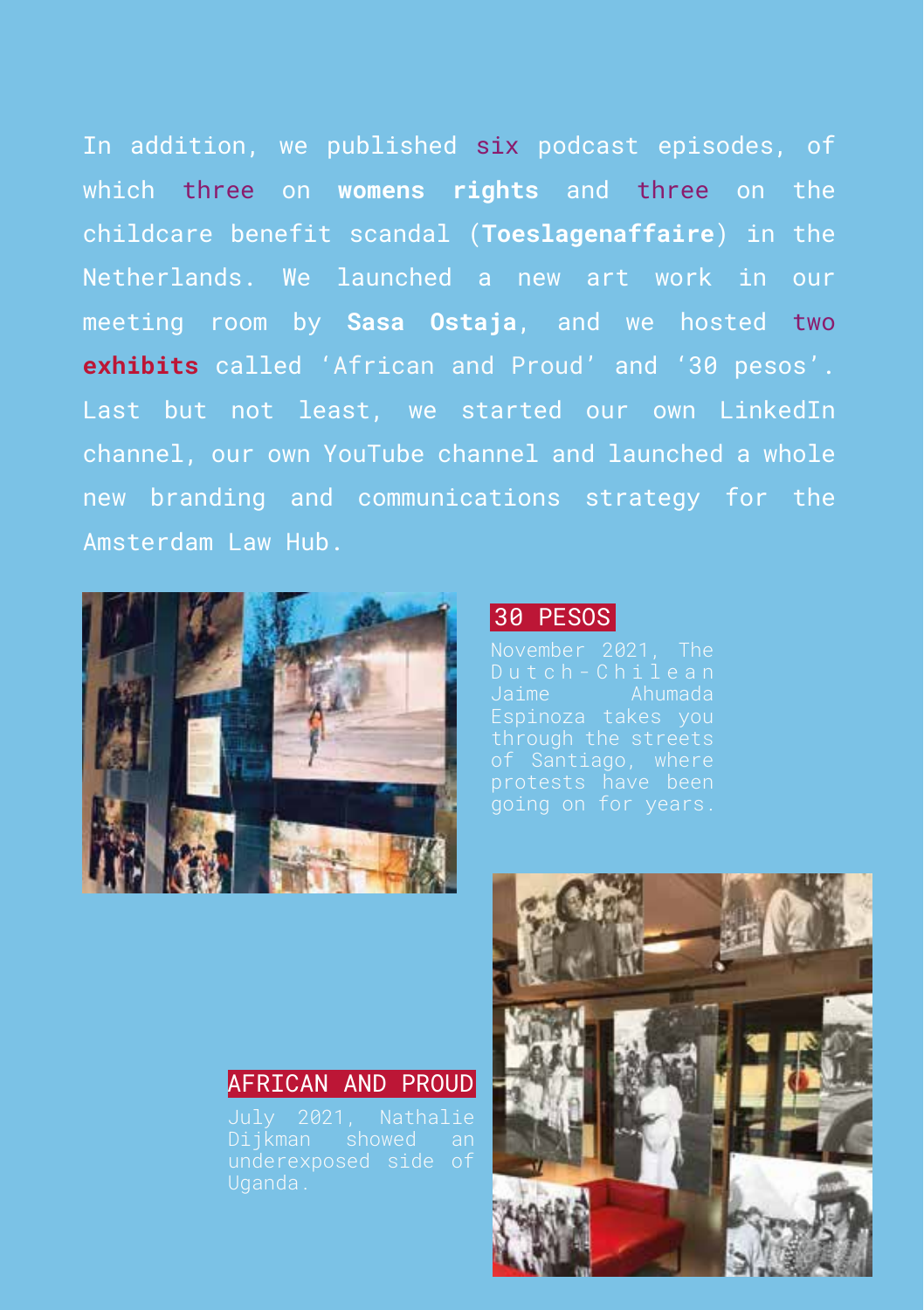# **2 BIG WINS 2021**

What does it matter what we do at the Law Hub? What are we particularly proud of in 2021? We are not too modest to share a list of our **10 biggest achievements** here.

**1 Winning the TLC Innovatie Onderwijsbeurs and the Most Innovative Legal Education Award** in The Netherlands (Gouden Zandlopers) for our new course **Justice Entrepreneurship**.

**2 Opening of the first Vrouwenrechtswinkel in Amsterdam**, where we have been able to help 187 women in only three months in ten different languages, and appeared in six major newspapers in NL and several other news outlets

**3** Kicked-off of a promising and funded partnership with the Raad voor Rechtsbijstand, interviewed over 25 legal professionals in order to develop a new digital tool for legal aid with the potential to benefit at least 1000 citizens in The Netherlands in  $2022$ 

**4** Our students from the start-up LegalCrowd were nominated for Innovatiefste Student van Nederland.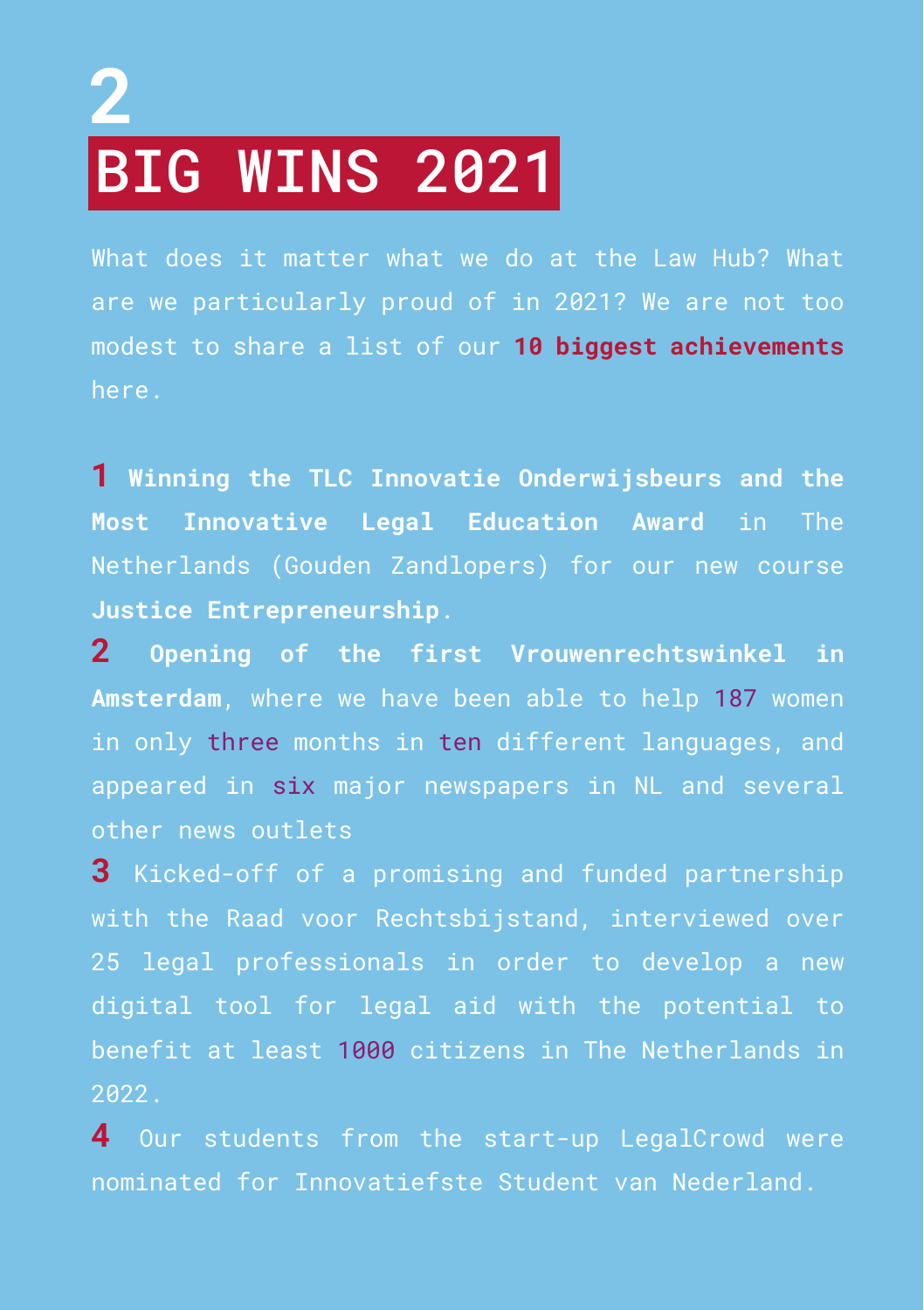**2**

**1**

**5** We kick-started the **3-Minute-Thesis competition** for the first time at the University of Amsterdam, pulled in 4 faculties, and made sure the competition will now be a repeated event at the UvA.

**6** By **guiding** three **FdR VENIs**, their applications got through to interview stage, all with excellent reviews of their Knowledge Utilisation sections.

**7** Over 50 **FdR researchers** took part in our **workshops** and know how to better pitch and present their research.

**8** We developed a growing funded partnership with Start-upAmsterdam and Pro Bono Connect, leading to 20 **start-ups and NGOs receiving free legal advice**, with another 30 on the waiting list.

**9** We **increased our followers** on Instagram by 77,81%, increased newsletter subscribers by 199%, and reached 1000-2000 Linkedin views a month.

**10** For our latest **podcast** series about '**de**  Toeslagenaffaire' we had in one week almost as many listeners as we had with all the other episodes over the year.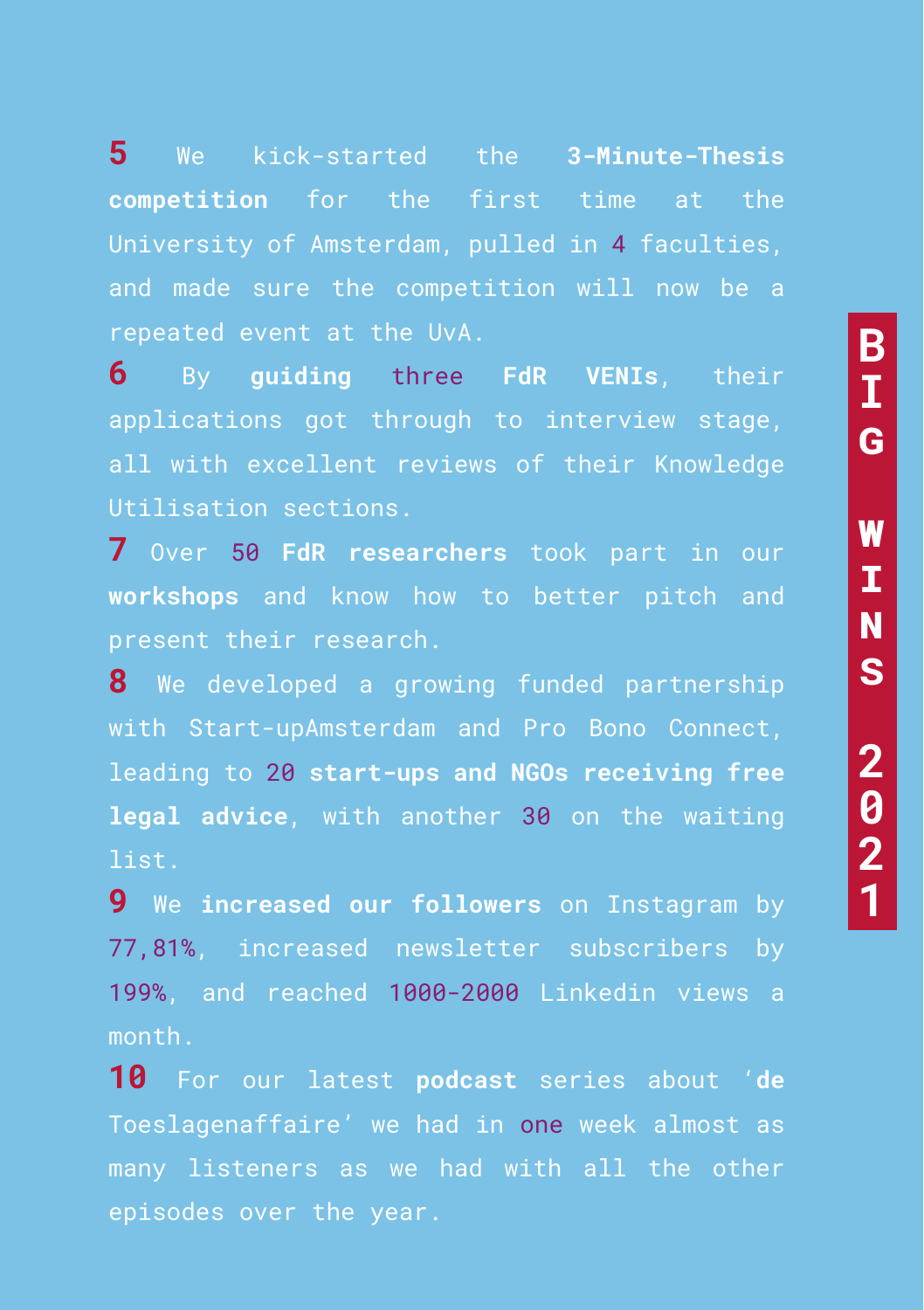# OUR TEAM AND PARNTERS **4**

Not only did we receive new funding streams to support our activities, we were also able to achieve much more thanks to a bigger team. The Amsterdam Law Hub team currently consists of 6 driven and ambitious women: Nathalie Dijkman (Director), Frances Singleton (Research & Innovation Manager), Susan Leclercq ((Vrouwen)rechtswinkel Manager), Gabriela Petralia (Communications), Mercede van Voorthuizen (Researcher), and Eva van der Wal (Student Assistant). In addition, we continue to receive invaluable support from our Faculty of Law colleagues in the Management, HR, Finance and Marketing & Communications departments.

#### **MFFT** THE TEAM

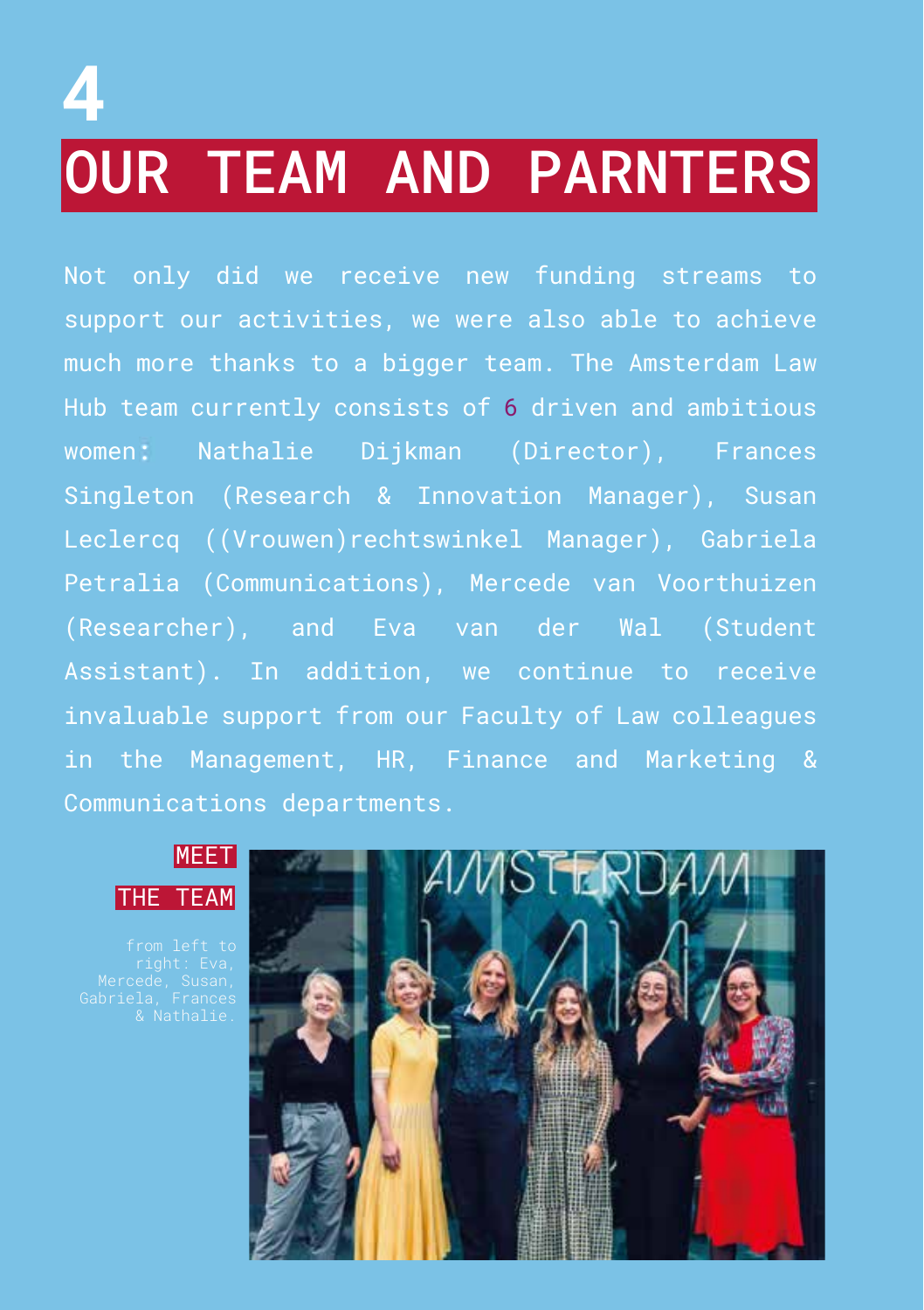OUR CO-WORKERS











**CLARA WICHMANN** 









Nuhanovic Foundation Stichting<br>Rechtswinkel Bijlmermeer





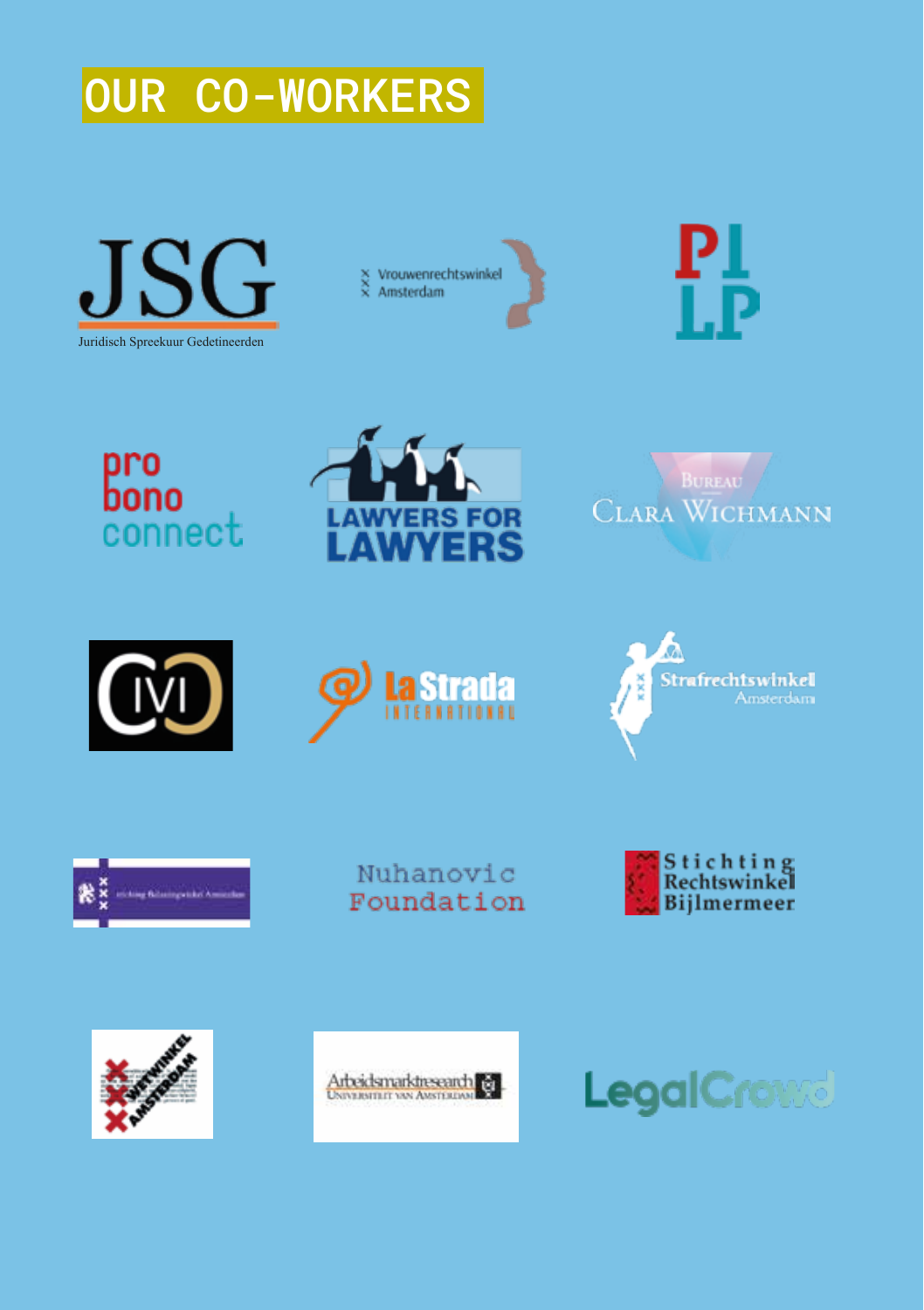## OUR FUNDING PARTNERS



### **Uber**



 $\mathbf \epsilon$  Gemeente Amsterdam





# OUR COLLABORATIVE PARTNERS



**Cy** UNIVERSITEIT VAN AMSTREDAM







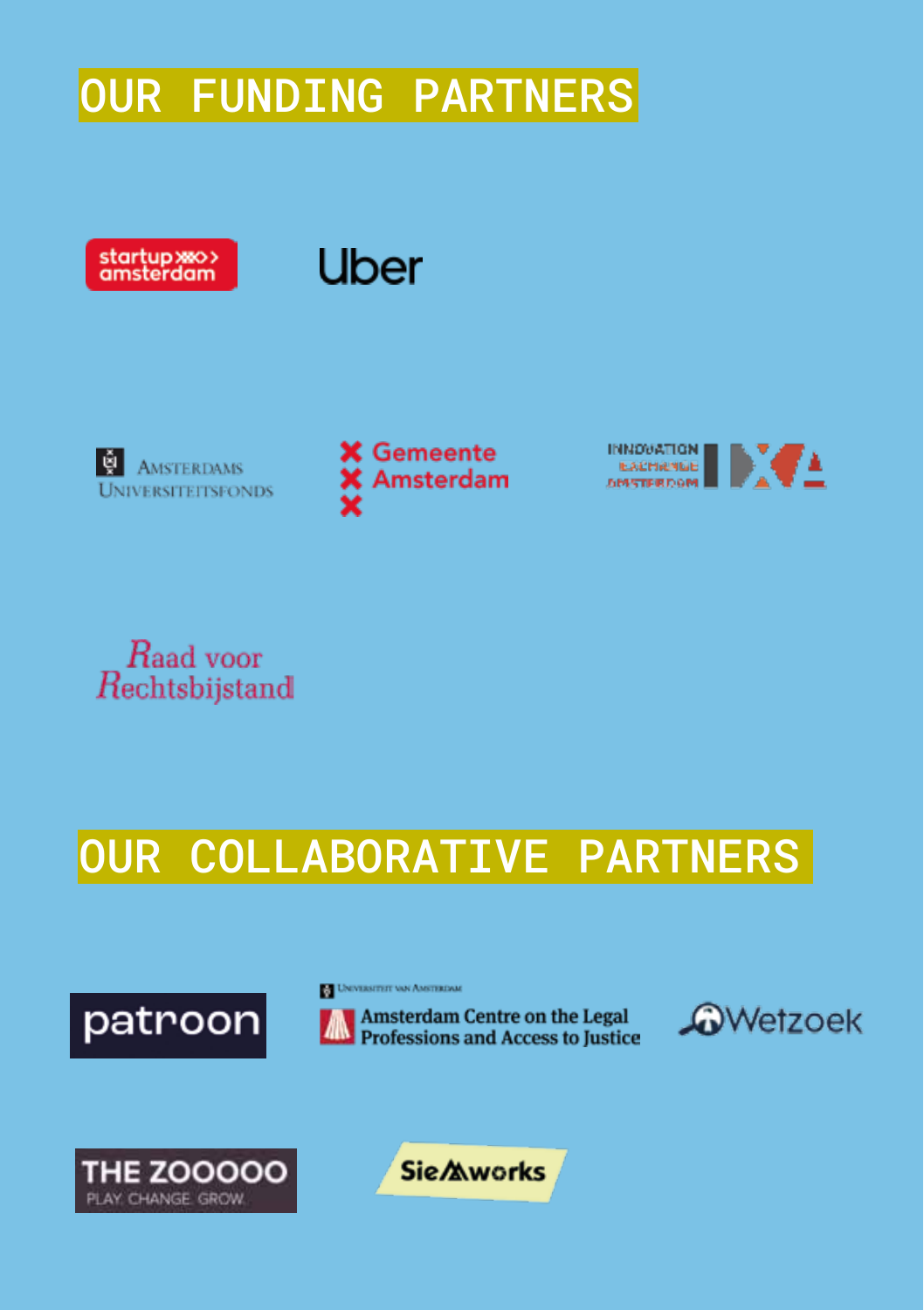# FINANCIAL SUSTAINABILITY **5**

The Amsterdam Law Hub is generously supported by the Faculty of Law of the University of Amsterdam. As we are still in the development stage of our initiative, we are also increasingly seeking external financial support to sustain our (growing) activities. In 2021, we were very glad to have received financial support from the **Raad voor Rechtsbijstand, Gemeente Amsterdam, Start-upAmsterdam, IXA, the Amsterdam University Fund and Uber**. In previous years, we had also received support from **Nauta Duthil and ARAG**.

Our total external funding revenue (corrected for 2021 activities only) was 395.000 EUR. This includes funding from:

- private partners
- government partners
- University partners outside of the Faculty of Law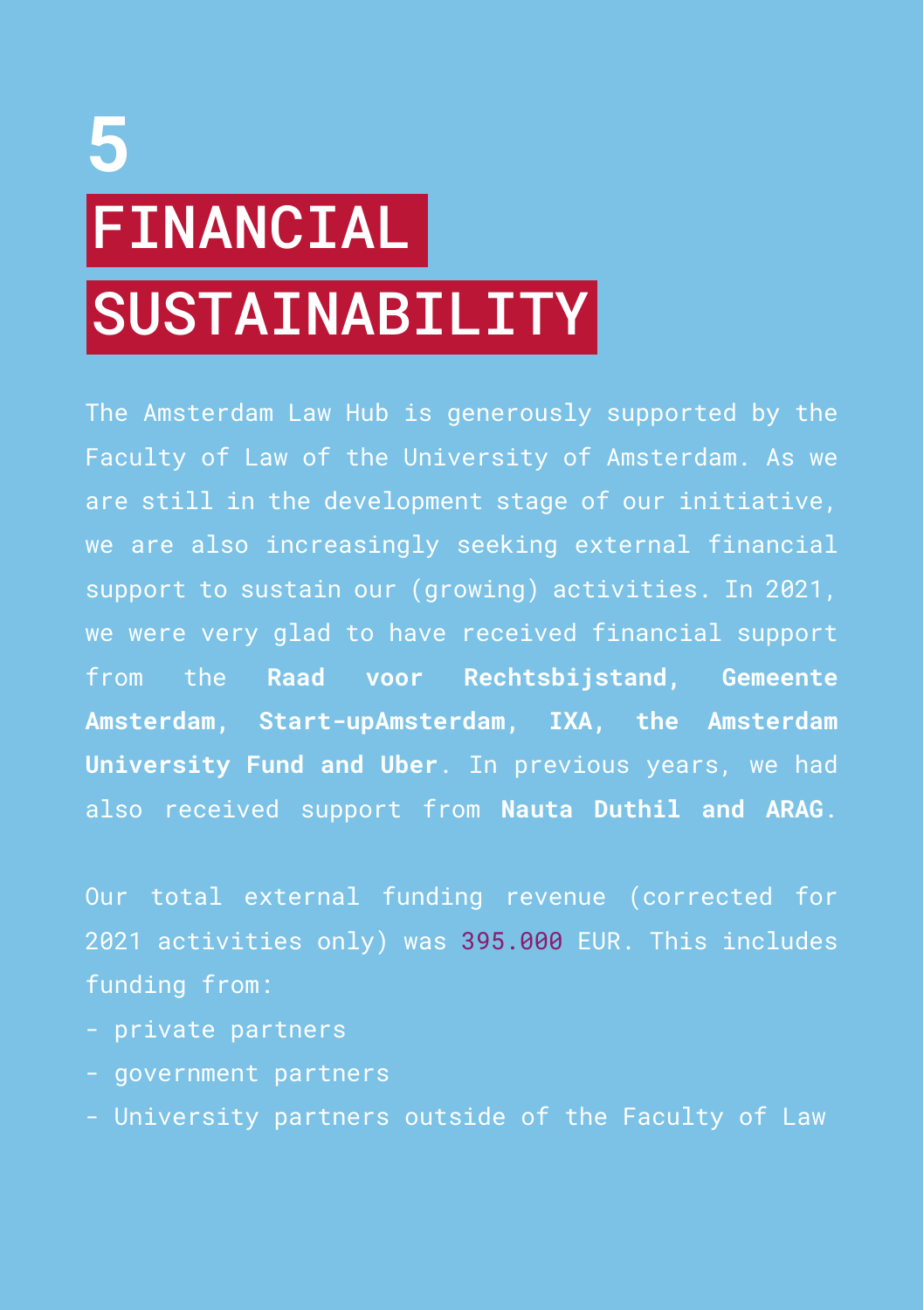The Amsterdam Law Hub intends to get at least 50% of its revenue from sources outside of the University of Amsterdam. We have met this target in 2021 and continue to develop our business model in the years to come to include not only Government subsidies but also individual contributions for membership and professional educational courses.



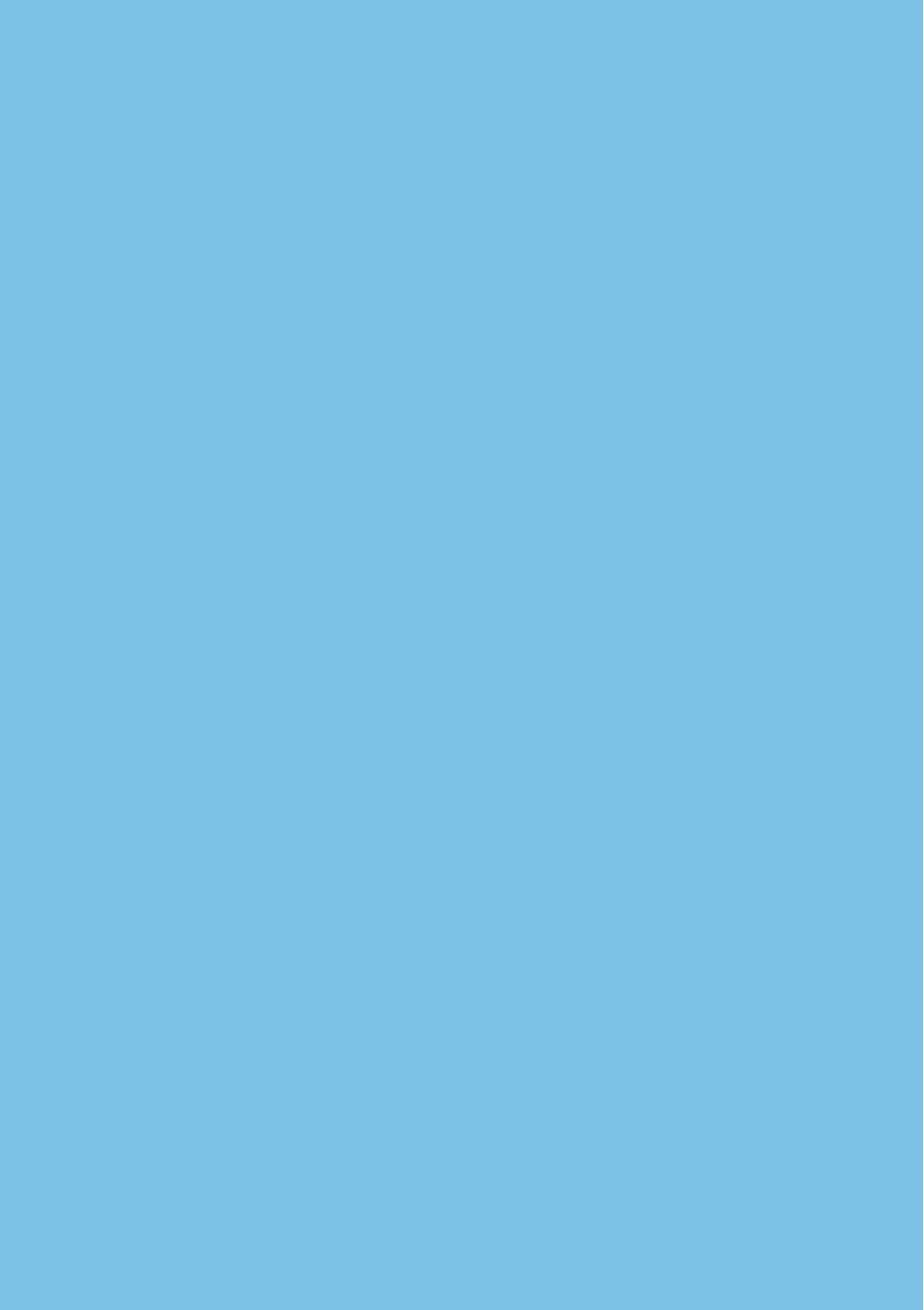